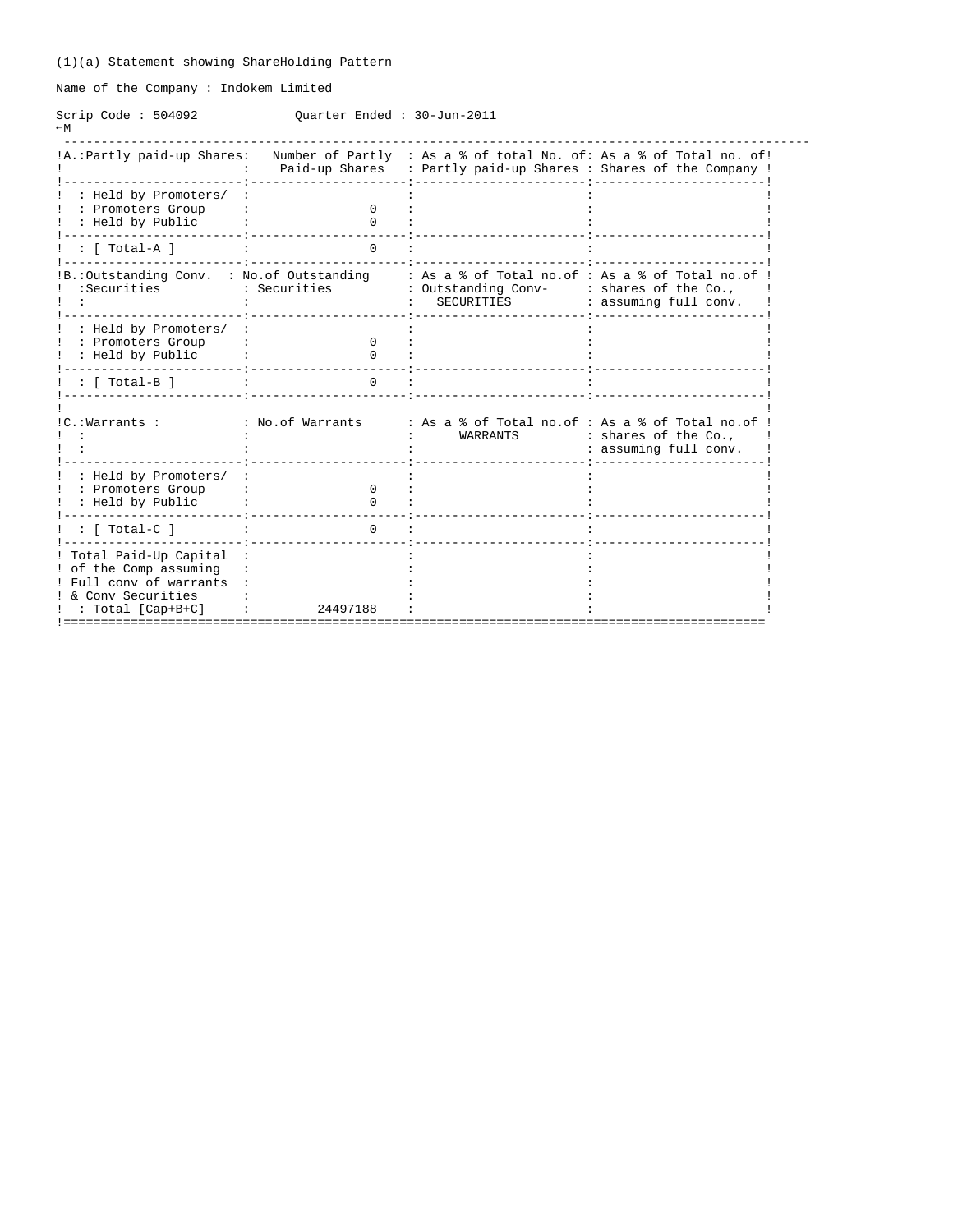Name of the Company : Indokem Limited

#### Scrip Code : 504092 Quarter Ended : 30-Jun-2011

| ۰,<br>۰, | ×<br>۰. |  |
|----------|---------|--|
| ×<br>×   |         |  |

| $-1$ vi |                           |                                  |  |  |                                                                |  |
|---------|---------------------------|----------------------------------|--|--|----------------------------------------------------------------|--|
|         |                           | : : Cat of Shareholder: Num-of : |  |  | Total-no: No-of Share: Tot-Shareholding: Shares Pledged or     |  |
|         | $\mathbf{1}$ $\mathbf{1}$ | :-Holders :                      |  |  | -Shares: in-Dmt-form: as a $(*)$ of tot: otherwise encumbered! |  |
|         | $\mathbf{1}$ $\mathbf{1}$ |                                  |  |  | : number of share :Num of Share: As a(%) !                     |  |
|         |                           |                                  |  |  |                                                                |  |

|      |                                             |                     |            |                                    |       | : as-a % : as-a % :<br>: of A+B :of A+B+C: |           |          |  |
|------|---------------------------------------------|---------------------|------------|------------------------------------|-------|--------------------------------------------|-----------|----------|--|
|      | Promoter & its Grp:                         |                     |            |                                    |       |                                            |           |          |  |
|      | Indian<br>a: Individual Huf                 | 12:                 | 258003 :   |                                    |       | 257983 : 1.053 : 1.053 :                   | 0:        | .000:    |  |
|      | b: Central/State Gov :                      | 0:                  | n :        | 0:                                 |       |                                            | 0:        | .000:    |  |
|      | : c: Bodies Corporates :                    | 16:                 | 17088286 : |                                    |       | 17088173 : 69.756 : 69.756 :               | 2727614 : | 15.962!  |  |
|      | d: Fins / Banks                             | 0:                  | 0 :        | ი :                                |       |                                            | 0:        | .000:    |  |
|      | e: Any Other specify :                      | 0:                  | 0 :        |                                    |       |                                            | 0:        | .000:    |  |
|      | : Sub-Total-A(1)                            | 28:<br>$\mathbf{L}$ | 17346289 : |                                    |       | 17346156 : 70.809 : 70.809 :               | 2727614 : | 15.724 ! |  |
| !2 : | Foreign                                     |                     |            |                                    |       |                                            |           |          |  |
| a:   | Indv NRI/For Ind                            | 0:<br>$\sim$ :      | 0:         | $\Omega$ :<br>$\ddot{\phantom{0}}$ |       |                                            | 0:        | $.000$ ! |  |
|      | b: Bodies Corporate                         | 0:                  | 0:         | 0:                                 |       |                                            | 0:        | .000:    |  |
|      | c: Institutions                             |                     |            |                                    |       |                                            | n :       | .000:    |  |
|      | d: Any Other Specify :                      |                     |            |                                    |       |                                            | ი :       | .000:    |  |
|      | : $Sub-Total-A(2)$                          | 0:                  | 0:         | ი :                                |       |                                            | 0:        | .000:    |  |
|      | : Total Shareholding:<br>: Promoter & Group |                     |            |                                    |       |                                            |           |          |  |
|      | $Total(A) = A(1) + A(2)$ :                  | 28:                 | 17346289 : |                                    |       | 17346156 : 70.809 : 70.809 :               | 2727614 : | 15.724   |  |
|      | Public Sh-Holding:<br>1: Institutions       |                     |            |                                    |       |                                            |           |          |  |
|      | a: Mutual Funds                             | 15:                 | 35650:     | 0:                                 | .146: | .146                                       |           |          |  |
|      | ! b: Fins / Banks                           | 8:                  | 2075:      | 400 :                              | .008: | .008:                                      |           |          |  |
|      | c: Central/State Govt:                      | 2:                  | 15950:     | 0:                                 | .065: | .065                                       |           |          |  |
|      | d: Venture Cap Fund                         | 0 :                 | 0:         | 0:                                 |       |                                            |           |          |  |
|      | ! e: Insurance Comp(s) :                    | 3:                  | 5100 :     | 5000:                              | .021: | .021                                       |           |          |  |
|      | f: Foreign Ins Invest:                      | 0 :                 | 0:         | 0:                                 |       |                                            |           |          |  |
|      | g: Foreign Ven Cap In:                      | 0:                  | ი :        |                                    |       |                                            |           |          |  |
|      | ! h: Any Other -Specify:                    | 0:                  | 0:         | 0:                                 |       |                                            |           |          |  |
|      | $: Sub-Total-B(1)$                          | 28:                 | 58775 :    | 5400 :                             | .240: | .240:                                      |           |          |  |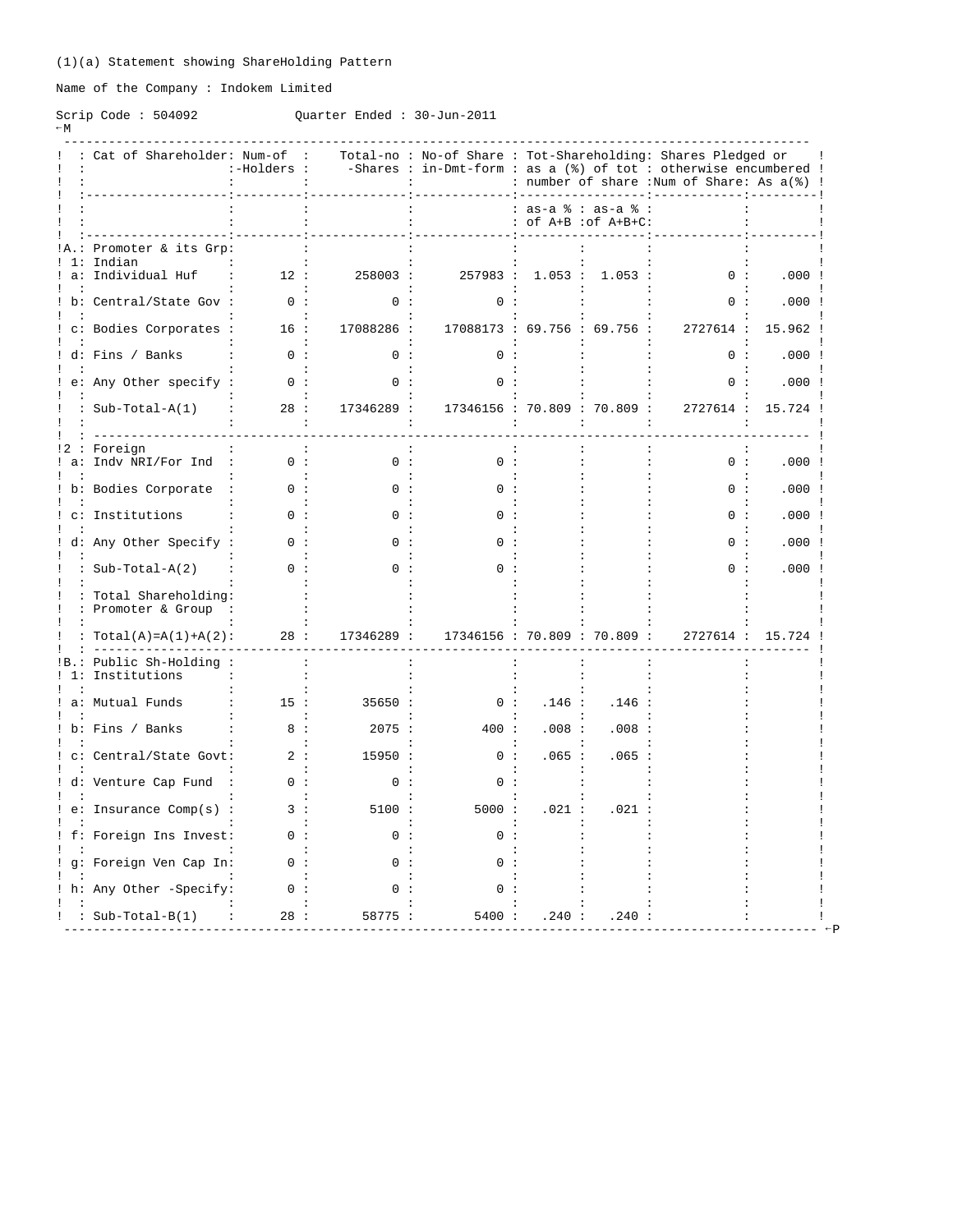(1)(a) Statement showing ShareHolding Pattern -(Cont..2)

Name of the Company : Indokem Limited

Scrip Code : 504092 Quarter Ended : 30-Jun-2011  $-W$ 

|     | Cat of Shareholder: Num-of :                                  | :-Holders : |           |            |        |                                               | Total-no: No-of Share: Tot-Shareholding: Shares Pledged or<br>-Shares : in-Dmt-form : as a (%) of tot : otherwise encumbered !<br>: number of share : Num of Share: As a(%) ! |       |
|-----|---------------------------------------------------------------|-------------|-----------|------------|--------|-----------------------------------------------|-------------------------------------------------------------------------------------------------------------------------------------------------------------------------------|-------|
|     |                                                               |             |           |            |        | $: as-a$ $: as-a$ $:$<br>: of A+B : of A+B+C: |                                                                                                                                                                               |       |
|     | Non-Institutions                                              |             |           |            |        |                                               |                                                                                                                                                                               |       |
|     | a: Bodies Corporates :                                        | 200:        | 314762 :  | 216535:    | 1.285: | 1.285                                         |                                                                                                                                                                               |       |
|     | Individual Holding:<br>i) upto Rs 1-Lac:                      | 26546 :     | 5064886 : |            |        | 1795174 : 20.675 : 20.675                     |                                                                                                                                                                               |       |
|     | ii) above Rs1-Lac:                                            | 34:         | 1703870:  | 1624770:   | 6.955: | 6.955:                                        |                                                                                                                                                                               |       |
|     | Any Other -Clr-Mem:                                           | 1:          | 100:      | 100:       | .000:  | .000:                                         |                                                                                                                                                                               |       |
|     | $-OCB$                                                        | ი :         | ი :       | n :        |        |                                               |                                                                                                                                                                               |       |
|     | $-NRI$                                                        | 25:         | 8506:     | 5181:      | .035:  | .035:                                         |                                                                                                                                                                               |       |
|     | $Sub-Total-B(2)$                                              | 26806 :     | 7092124 : |            |        | 3641760 : 28.951 : 28.951 :                   |                                                                                                                                                                               |       |
|     | $Total(B)=B(1)+B(2): 26834:$                                  |             | 7150899 : |            |        | 3647160 : 29.191 : 29.191 :                   |                                                                                                                                                                               |       |
|     | Total (A+B) : 26862 : 24497188 : 20993316 :100.000 :100.000 : |             |           |            |        |                                               | 2727614 : 11.134                                                                                                                                                              |       |
| !D. | Held by Custodian:                                            |             |           |            |        |                                               |                                                                                                                                                                               |       |
| 1:  | against Dep-Receip:<br>Promoter & Pro Grp:                    | 0:          | n :       | 0 :        |        |                                               | ი :                                                                                                                                                                           | .000  |
|     | 2: Public                                                     |             | $\Omega$  |            |        |                                               |                                                                                                                                                                               |       |
|     | : $Grand Total(A+B+C):$                                       | 26862:      | 24497188: | 20993316 : |        | :100.000:                                     | 2727614 :                                                                                                                                                                     | 11.13 |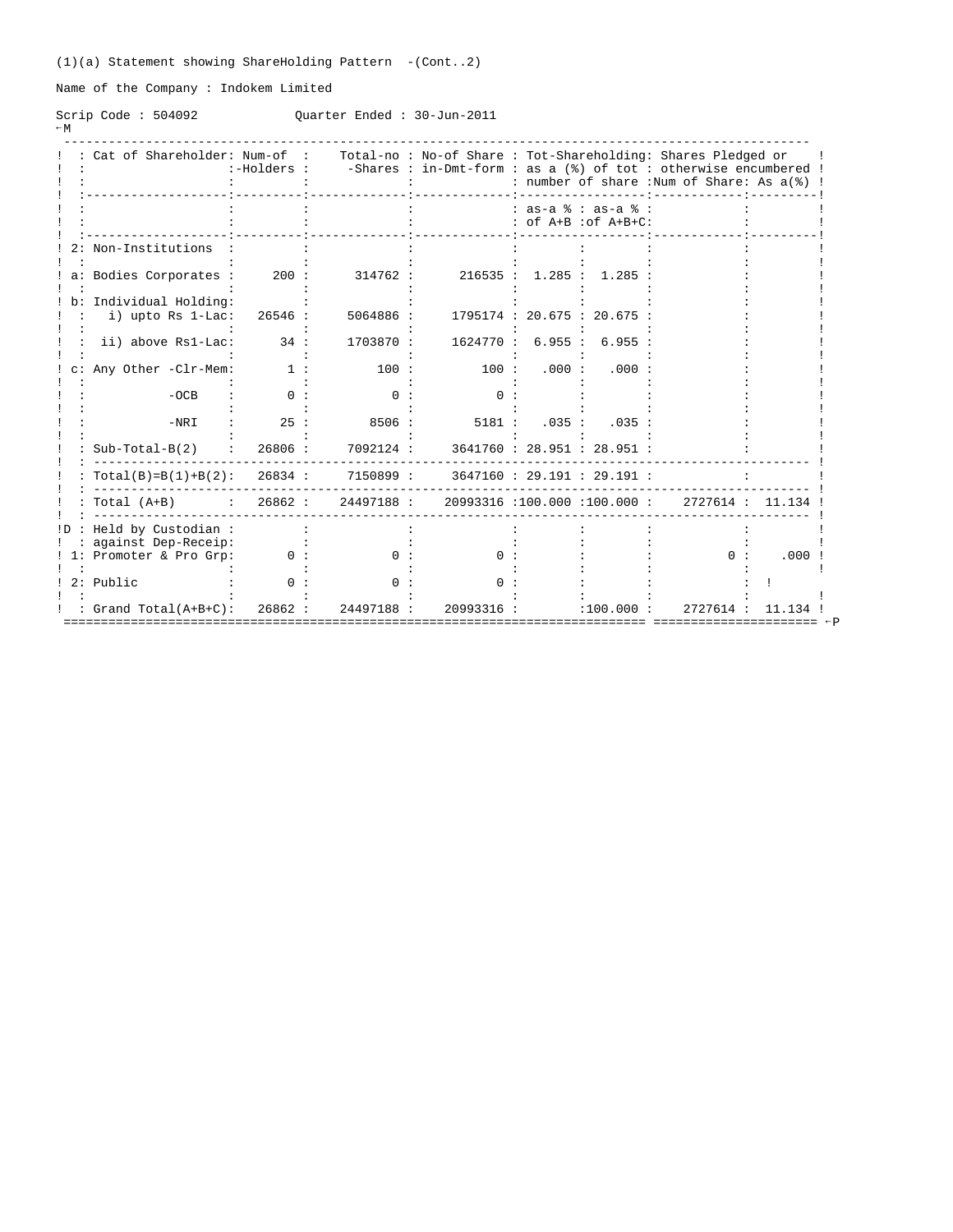(I)(c) Share Holding Pattern - Category -Public [ 1% & above ]

Name of the Company : Indokem Limited

Scrip Code : 504092 Quarter Ended : 30-Jun-2011

| Srl-# Ref-Num<br>1 10002938<br>2 11708186 | Name of the Holder<br>MAYUR MANGALDAS KOTHARI<br>S SATHYA | Scp-Held %-to-Total<br>407769<br>396790 | 1.665<br>1.620 |
|-------------------------------------------|-----------------------------------------------------------|-----------------------------------------|----------------|
| $2$ $<$ Totals>                           | -Public [ 1% & above ]                                    | 804559                                  | 3.285          |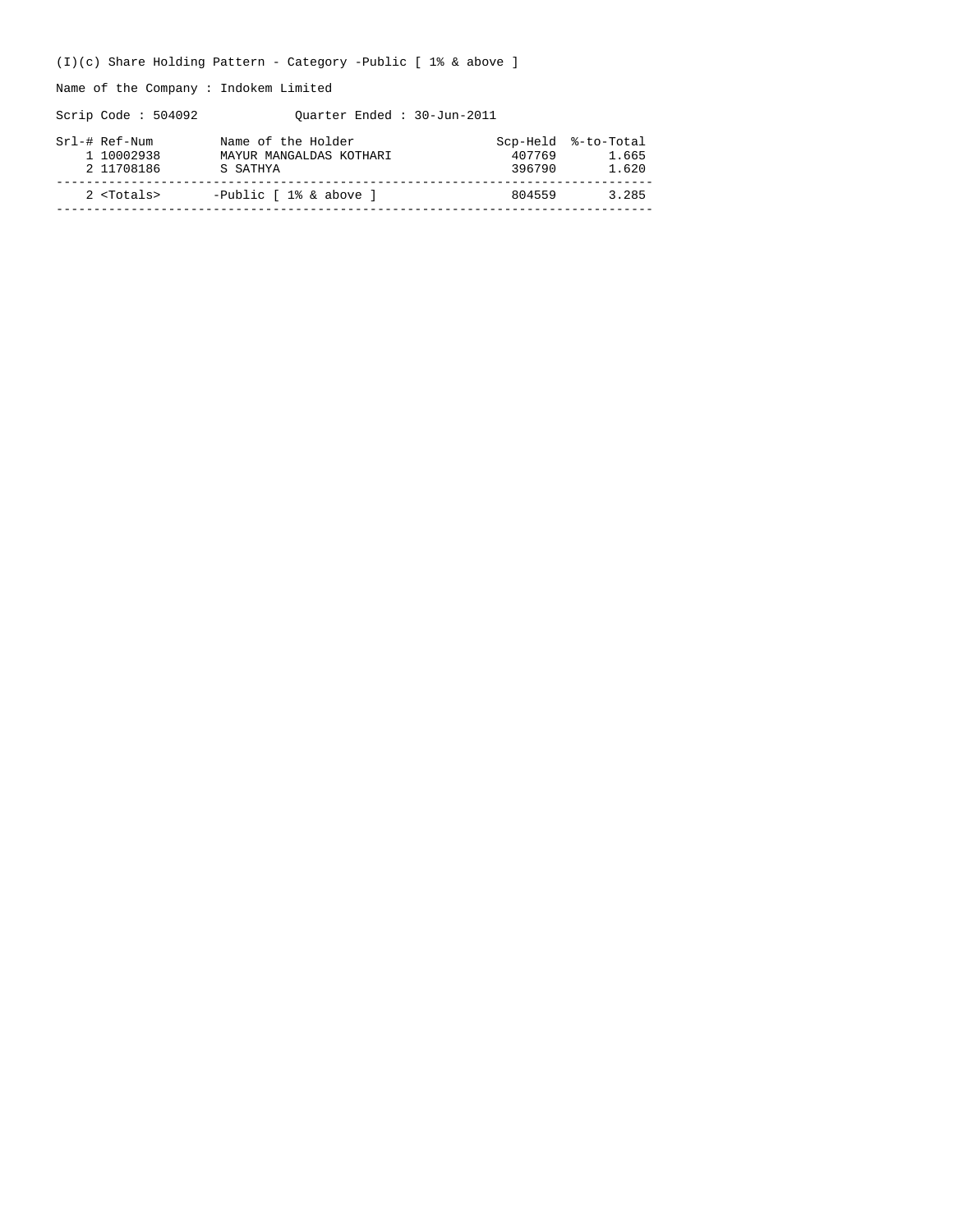# (I)(d) Details of Locked in Shares

Name of the Company : Indokem Limited

Scrip Code : 504092 Quarter Ended : 30-Jun-2011

| Srl-# Ref-Num -Cat  | Name of the Holder          | 2300000 | Lock-Scp %-to-Total |
|---------------------|-----------------------------|---------|---------------------|
| 1 10709682 -Pro     | PRIYAMVADA HOLDINGS LIMITED |         | 9389                |
| 1 <totals></totals> | Locked in Shares            | 2300000 | 9389                |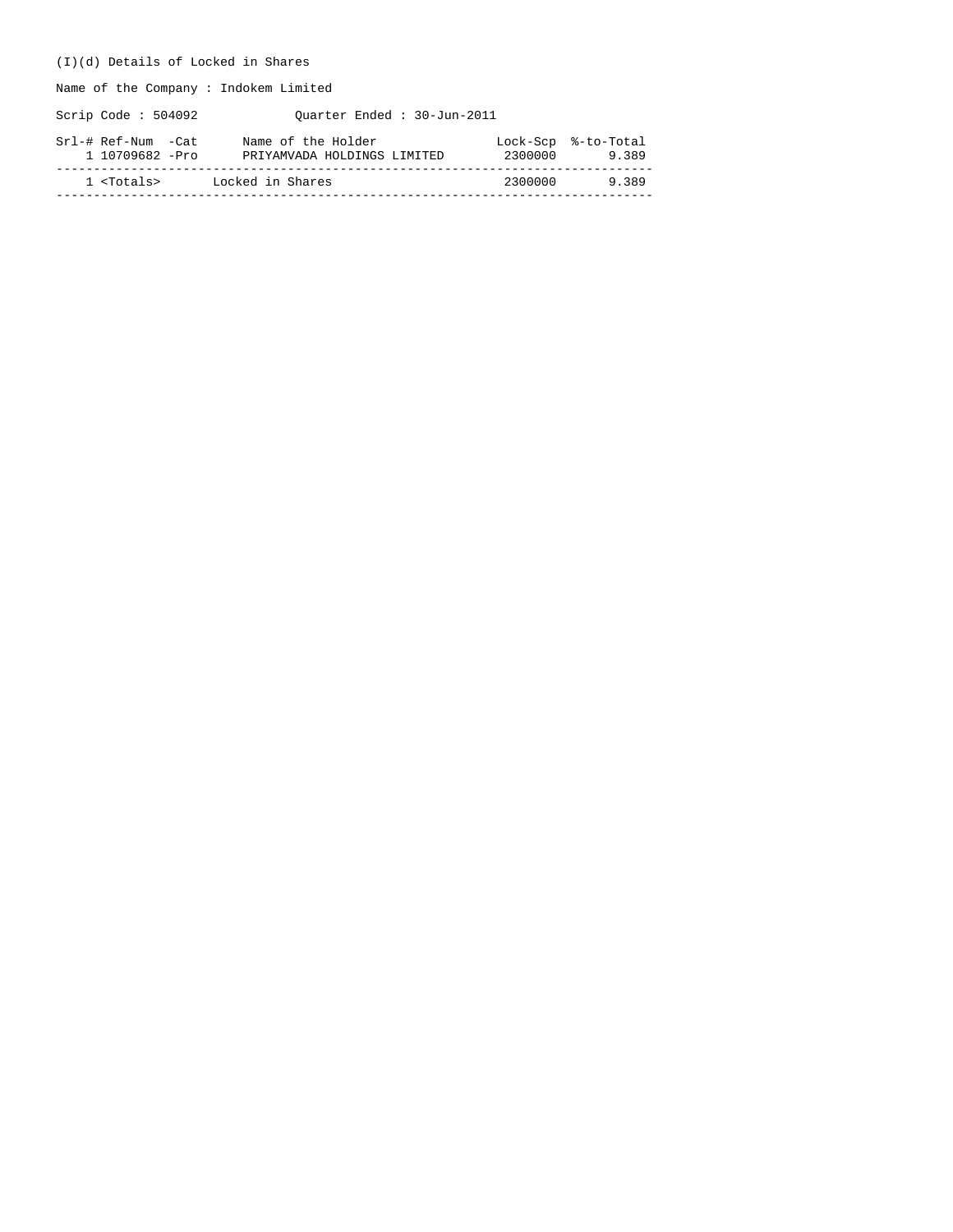| (II)(a) Details of Depository Receipts (DRs)             |     |     |                          |                    |
|----------------------------------------------------------|-----|-----|--------------------------|--------------------|
| Name of the Company: Indokem Limited                     |     |     |                          |                    |
| Scrip Code : $504092$<br>Ouarter Ended: 30-Jun-2011      |     |     |                          |                    |
| Srl-# Ref-Num Name of the Holder                         | Typ | DRs | no-of sh-under<br>os-Drs | $(8)-$ to<br>Total |
| $-$ NIL $-$<br>$-$ NIL $-$                               |     |     |                          |                    |
| 0 <totals> Details of Depository Receipts (DRs)</totals> |     |     | $\Omega$                 | .000               |
|                                                          |     |     |                          |                    |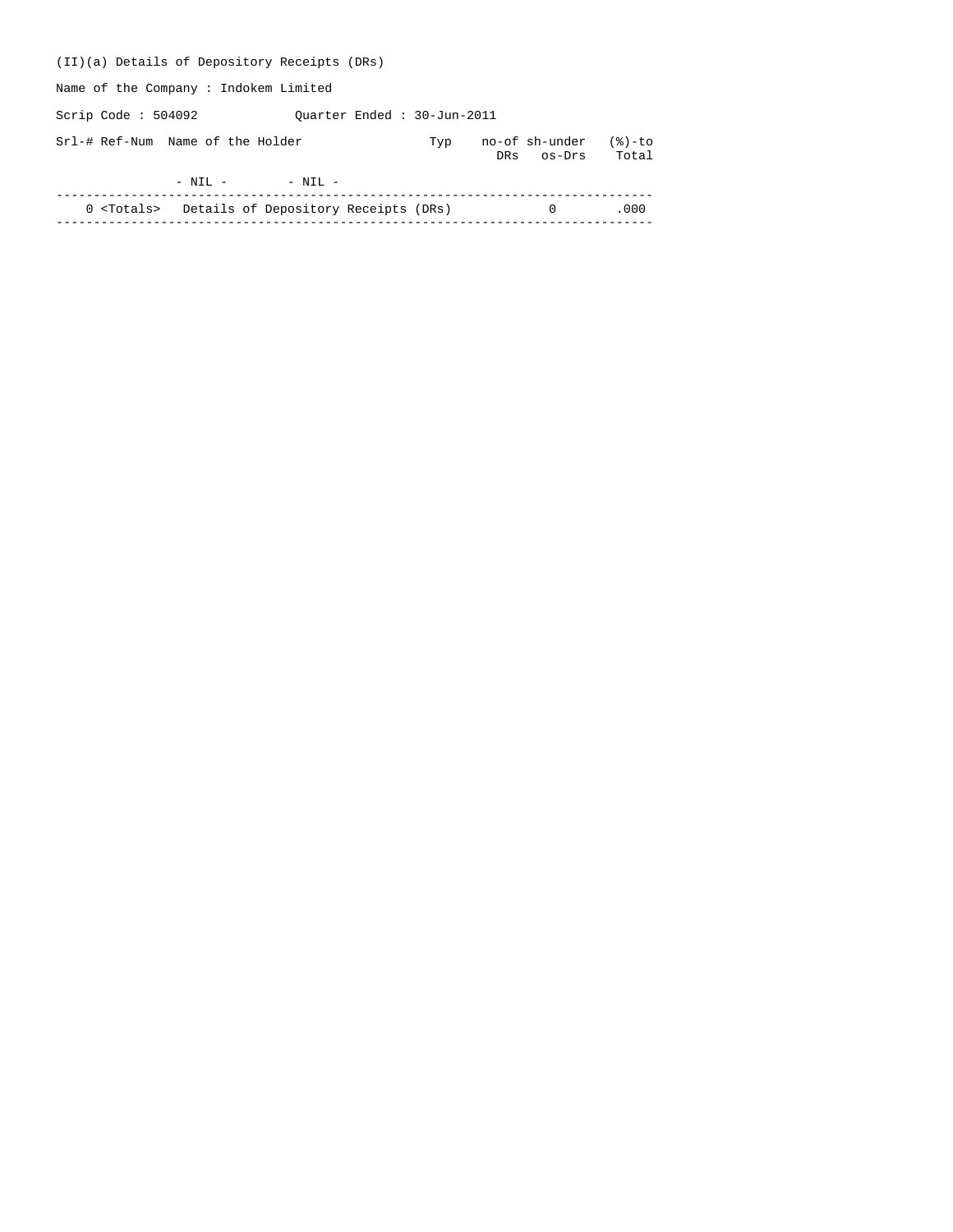| (II)(b) Statement Showing Holding of Depository Receipts (DR"s) where underlying<br>Shares Held by Promoter/Prom Group are in excess of [1% ] of Total SHs<br>Name of the Company: Indokem Limited |                                                     |                                                           |  |  |     |  |                              |                   |  |  |  |  |  |
|----------------------------------------------------------------------------------------------------------------------------------------------------------------------------------------------------|-----------------------------------------------------|-----------------------------------------------------------|--|--|-----|--|------------------------------|-------------------|--|--|--|--|--|
|                                                                                                                                                                                                    | Scrip Code : $504092$<br>Ouarter Ended: 30-Jun-2011 |                                                           |  |  |     |  |                              |                   |  |  |  |  |  |
|                                                                                                                                                                                                    |                                                     | Srl-# Ref-Num Name of the Holder                          |  |  | Typ |  | no-of sh-under<br>DRs os-Drs | $(8)-to$<br>Total |  |  |  |  |  |
|                                                                                                                                                                                                    |                                                     | $-$ NIL $ -$ NIL $-$                                      |  |  |     |  |                              |                   |  |  |  |  |  |
|                                                                                                                                                                                                    |                                                     | 0 <totals> Depository Receipts in excess of [1%]</totals> |  |  |     |  | $\Omega$                     | .000              |  |  |  |  |  |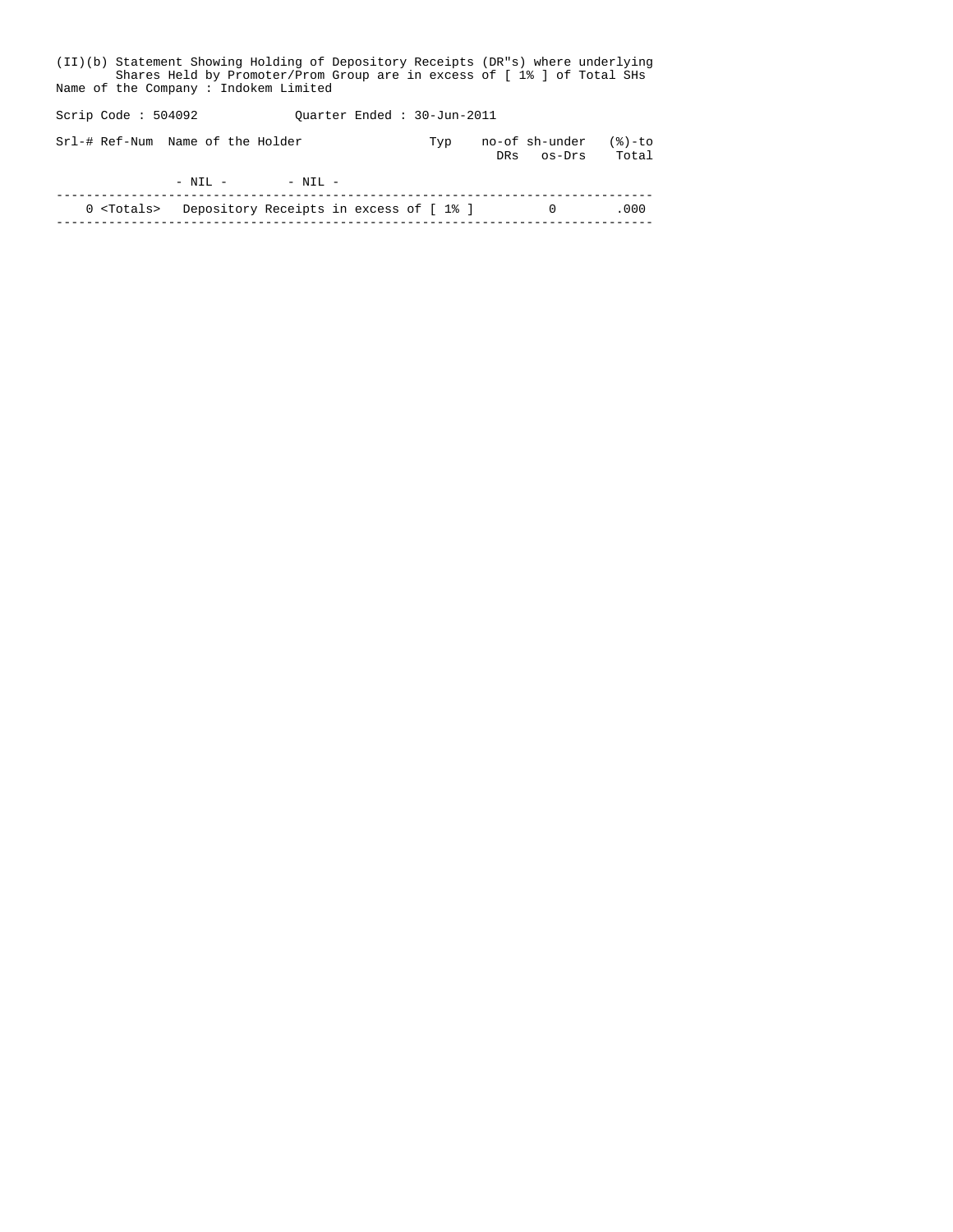Name of the Company : Indokem Limited

Scrip Code : 504092 Quarter Ended : 30-Jun-2011  $-M$ 

|             | Srl: Ref-Num : Name of the Share Holder : Total Shares Held : Pledged or otherwise Encumb                                                                                                                                         |            |       |                                            |                 |       |
|-------------|-----------------------------------------------------------------------------------------------------------------------------------------------------------------------------------------------------------------------------------|------------|-------|--------------------------------------------|-----------------|-------|
|             |                                                                                                                                                                                                                                   |            |       | :-Number :As a % :-Number : As a %: As a % |                 |       |
|             |                                                                                                                                                                                                                                   |            |       |                                            |                 |       |
|             |                                                                                                                                                                                                                                   |            |       |                                            |                 |       |
|             |                                                                                                                                                                                                                                   |            |       |                                            |                 |       |
|             |                                                                                                                                                                                                                                   |            |       |                                            |                 |       |
| 1 00244055  | EMERALD CAPITAL SERVICES PVT LT: 388920 : 1.588: 0: .000: .000                                                                                                                                                                    |            |       |                                            |                 |       |
| 2 10709682  | PRIYAMVADA HOLDINGS LIMITED : 3300000 : 13.471: 1000000: 30.303:                                                                                                                                                                  |            |       |                                            |                 | 4.082 |
| 3 11407842  |                                                                                                                                                                                                                                   |            |       |                                            |                 | .000  |
| 4 11459970  |                                                                                                                                                                                                                                   |            |       |                                            |                 | .000  |
| 5 12420040  |                                                                                                                                                                                                                                   |            |       |                                            |                 | 1.225 |
| 6 12421155  | KHATAU LEASING AND FINANCE COMPANY : 264030 : 1.078: 264030:100.000:                                                                                                                                                              |            |       |                                            |                 | 1.078 |
| 7 12421632  | MKK HOLDINGS PRIVATE LIMITED                                                                                                                                                                                                      | : 200000 : | .816: |                                            | 200000:100.000: | .816  |
| 8 18997749  | KHATAU CAPACITORS PRIVATE LIMITED : 963584 : 3.933: 963584:100.000:                                                                                                                                                               |            |       |                                            |                 | 3.933 |
| 9 20205536  |                                                                                                                                                                                                                                   |            |       |                                            |                 |       |
| 10 20205552 |                                                                                                                                                                                                                                   |            |       |                                            |                 |       |
| 11 20209521 |                                                                                                                                                                                                                                   |            |       |                                            |                 |       |
| 12 20216901 |                                                                                                                                                                                                                                   |            |       |                                            |                 |       |
| 13 20256690 |                                                                                                                                                                                                                                   |            |       |                                            |                 |       |
| 14 20709682 |                                                                                                                                                                                                                                   |            |       |                                            |                 |       |
| 15 22420040 |                                                                                                                                                                                                                                   |            |       |                                            |                 |       |
| 16 22420058 |                                                                                                                                                                                                                                   |            |       |                                            |                 |       |
| 17 22421147 |                                                                                                                                                                                                                                   |            |       |                                            |                 |       |
| 18 22421155 |                                                                                                                                                                                                                                   |            |       |                                            |                 |       |
| 19 22421164 |                                                                                                                                                                                                                                   |            |       |                                            |                 |       |
| 20 22421632 |                                                                                                                                                                                                                                   |            |       |                                            |                 |       |
| 21 22564047 |                                                                                                                                                                                                                                   |            |       |                                            |                 |       |
| 22 22594992 |                                                                                                                                                                                                                                   |            |       |                                            |                 |       |
| 23 22595016 |                                                                                                                                                                                                                                   |            |       |                                            |                 |       |
| 24 22600338 |                                                                                                                                                                                                                                   |            |       |                                            |                 |       |
| 25 K08127   |                                                                                                                                                                                                                                   |            |       |                                            |                 |       |
| 26 M01235   |                                                                                                                                                                                                                                   |            |       |                                            |                 |       |
| 27 P00955   | 3. ARIAN CAPACITORS PRIVATE LIMITED : 063584 : 3.933<br>3.933<br>ABEN MARENDRA KIRATAU : 10900 : 044: 0)<br>LEELABAI KISHORE KHATAU : 10900 : 0000 : 0000 : 0000 : 0000 : 0000 : 0000 : 0000 : 0000 : 0000 : 0000 : 0000 : 0000 : |            |       |                                            |                 |       |
|             |                                                                                                                                                                                                                                   |            |       |                                            |                 |       |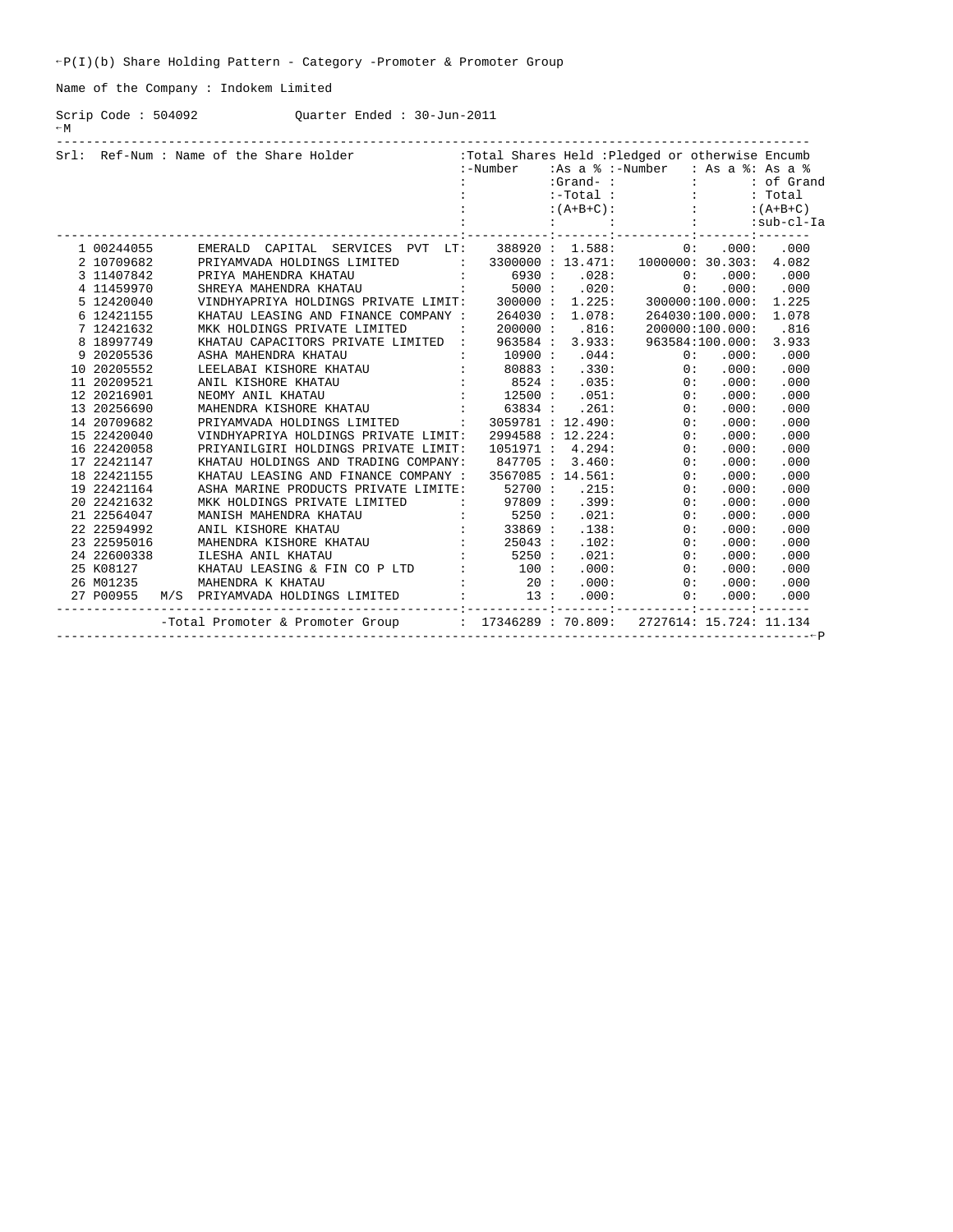| Indokem Limited<br>$(IKEO S-)$ $PAGE : 1$                                               |                 |                  |                                                                                |                |  |  |  |  |  |  |  |  |  |
|-----------------------------------------------------------------------------------------|-----------------|------------------|--------------------------------------------------------------------------------|----------------|--|--|--|--|--|--|--|--|--|
| Status & Sub-Status Wise Report : As on 30-Jun-2011                                     |                 |                  |                                                                                |                |  |  |  |  |  |  |  |  |  |
| Codes Status & Sub-Status Heads Fol-Cnt ( $\frac{1}{6}$ ) Holding-Cnt ( $\frac{2}{3}$ ) |                 |                  |                                                                                |                |  |  |  |  |  |  |  |  |  |
| 1 00<br>General Public<br>1 0 1<br>Directors<br>1 0 4<br>Promoters-Ind                  |                 |                  | 26580 98.950 6768756<br>3 .011 88897 .363<br>9 .034 169106 .690<br>___________ | 27.631         |  |  |  |  |  |  |  |  |  |
| * S T A T U S - T O T A L * 26592 98.995 7026759 28.684<br>$\mathbf{1}$                 | ---------       | --------         | ------------                                                                   |                |  |  |  |  |  |  |  |  |  |
| 2 01 NRI-Rep<br>2 0 2<br>NRI-Non-Rep                                                    | ---------       | 7.026            | 18 .067 6361 .026<br>2145 .009<br>-----------                                  |                |  |  |  |  |  |  |  |  |  |
| $\overline{2}$<br>$*$ STATUS - TOTAL $*$                                                | ---------       | --------         | 25 .093 8506<br>------------                                                   | 0.35           |  |  |  |  |  |  |  |  |  |
| 4 0 1<br>Banks                                                                          | $8 - 8$         |                  | .030                                                                           | 2075 .008      |  |  |  |  |  |  |  |  |  |
| 4 0 5<br>Gr.Comp.& Assoc                                                                | 16              |                  | .060 17088286                                                                  | 69.756         |  |  |  |  |  |  |  |  |  |
| 4 0 6<br>Mutual Funds                                                                   | 14              | .052             | 35600                                                                          | .145           |  |  |  |  |  |  |  |  |  |
| 4 0 9<br>Pvt Corp Bodies                                                                | 200<br>$\sim$ 2 |                  | .745 314762 1.285                                                              |                |  |  |  |  |  |  |  |  |  |
| 4 1 2<br>State-Govt FI/Corp<br>4 2 1<br>UTI                                             |                 | $1 \quad \cdots$ | $.007$ 15950 $.065$<br>.004<br>50                                              | .000           |  |  |  |  |  |  |  |  |  |
| 4 2 3<br>Oth-Insur-Comp                                                                 |                 | $3^{\circ}$      | $.011$ 5100                                                                    | .021           |  |  |  |  |  |  |  |  |  |
| 4 2 5<br>Clearing Member                                                                | $\mathbf{1}$    |                  | $.004$ 100                                                                     | .000           |  |  |  |  |  |  |  |  |  |
| * S T A T U S - T O T A L * 245 .913 17461923 71.280<br>4                               |                 |                  |                                                                                |                |  |  |  |  |  |  |  |  |  |
| * * G R A N D - T O T A L * * 26862 100.000                                             |                 |                  | 24497188 100.000                                                               |                |  |  |  |  |  |  |  |  |  |
|                                                                                         |                 |                  |                                                                                | <b>EEEEEEE</b> |  |  |  |  |  |  |  |  |  |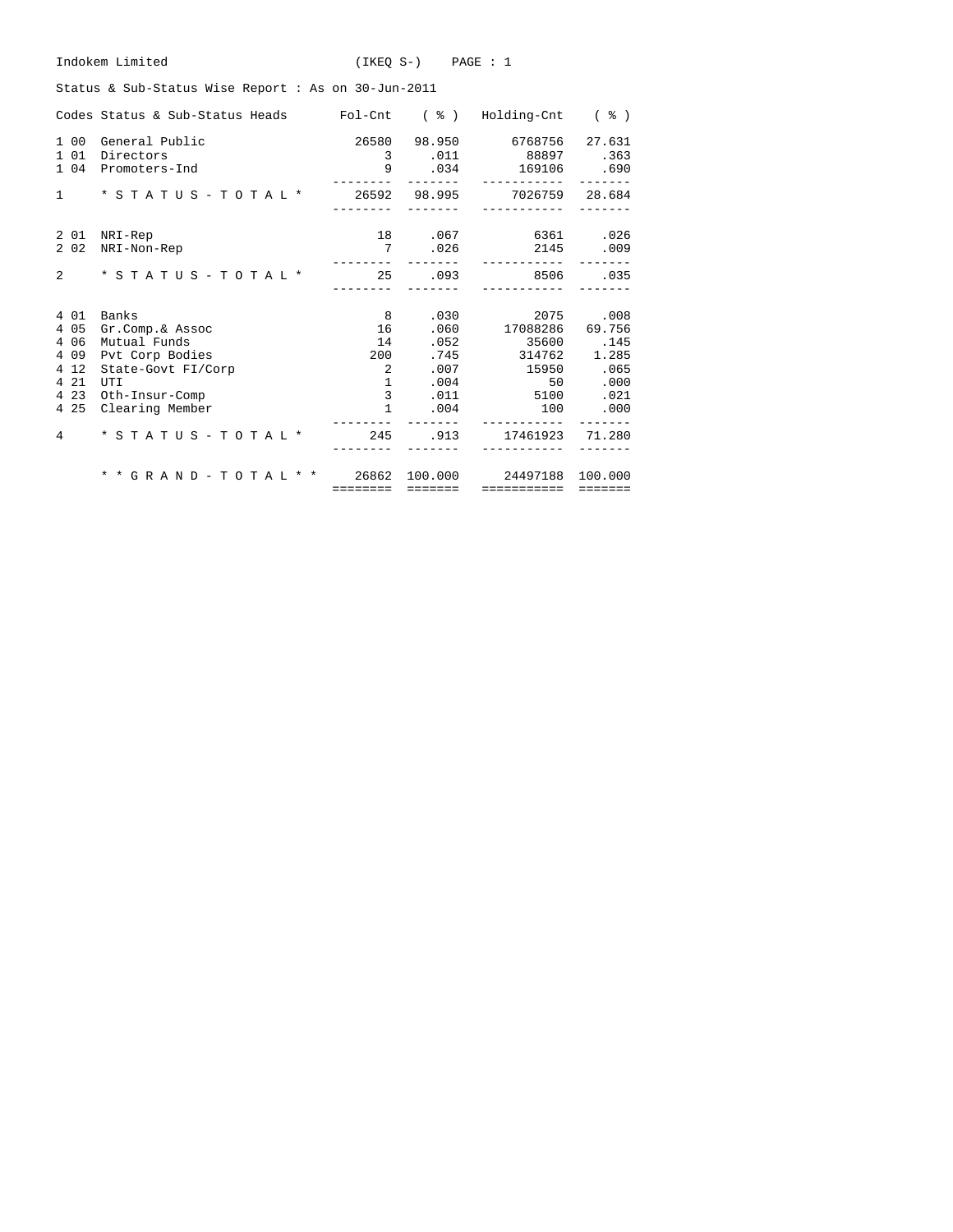Indian Promoters

| FOL/CLI# SIGL NAME OF THE SHARE HOLDERS       |  |  |                                                |  |  |  | HOLDG % TO Cap                                |  |        |
|-----------------------------------------------|--|--|------------------------------------------------|--|--|--|-----------------------------------------------|--|--------|
| 22421155 4 05                                 |  |  | KHATAU LEASING AND FINANCE COMPAN 3567085      |  |  |  |                                               |  | 14.561 |
| 20709682 4 05                                 |  |  | PRIYAMVADA HOLDINGS LIMITED 3059781            |  |  |  |                                               |  | 12.490 |
| 22420040 4 05                                 |  |  | VINDHYAPRIYA HOLDINGS PRIVATE LIM              |  |  |  | 2994588                                       |  | 12.224 |
| 10709682 4 05                                 |  |  | PRIYAMVADA HOLDINGS LIMITED                    |  |  |  | 2300000 9.389                                 |  |        |
| 22420058 4 05                                 |  |  | PRIYANILGIRI HOLDINGS PRIVATE LIM              |  |  |  | 1051971 4.294                                 |  |        |
| 10709682 4 05                                 |  |  | PRIYAMVADA HOLDINGS LIMITED                    |  |  |  | 1000000 4.082                                 |  |        |
| 18997749 4 05                                 |  |  | KHATAU CAPACITORS PRIVATE LIMITED 963584 3.933 |  |  |  |                                               |  |        |
| 22421147 4 05                                 |  |  | KHATAU HOLDINGS AND TRADING COMPA 847705 3.460 |  |  |  |                                               |  |        |
| 00244055 4 05                                 |  |  | EMERALD CAPITAL SERVICES PVT 388920 1.588      |  |  |  |                                               |  |        |
| 12420040 4 05                                 |  |  | VINDHYAPRIYA HOLDINGS PRIVATE LIM 300000 1.225 |  |  |  |                                               |  |        |
| 12421155 4 05                                 |  |  | KHATAU LEASING AND FINANCE COMPAN 264030 1.078 |  |  |  |                                               |  |        |
| 12421632 4 05                                 |  |  | MKK HOLDINGS PRIVATE LIMITED 200000 .816       |  |  |  |                                               |  |        |
| 22421632 4 05                                 |  |  | MKK HOLDINGS PRIVATE LIMITED 97809 .399        |  |  |  |                                               |  |        |
| 20205552 1 04                                 |  |  | LEELABAI KISHORE KHATAU 60883 .330             |  |  |  |                                               |  |        |
| 20256690 1 01                                 |  |  | MAHENDRA KISHORE KHATAU 63834 .261             |  |  |  |                                               |  |        |
| 22421164 4 05                                 |  |  | ASHA MARINE PRODUCTS PRIVATE LIMI 52700 .215   |  |  |  |                                               |  |        |
| 22594992 1 04                                 |  |  | ANIL KISHORE KHATAU                            |  |  |  | 33869                                         |  | .138   |
| 22595016 1 01                                 |  |  | MAHENDRA KISHORE KHATAU 25043                  |  |  |  |                                               |  | .102   |
| 20216901 1 04                                 |  |  | NEOMY ANIL KHATAU                              |  |  |  |                                               |  | .051   |
| 20205536 1 04                                 |  |  | ASHA MAHENDRA KHATAU                           |  |  |  |                                               |  | .044   |
| 20209521 1 04                                 |  |  | ANIL KISHORE KHATAU                            |  |  |  | $\frac{12500}{10900}$<br>$\frac{10900}{8524}$ |  | .035   |
| 11407842 1 04                                 |  |  | PRIYA MAHENDRA KHATAU                          |  |  |  | 6930                                          |  | .028   |
| 22564047 1 04                                 |  |  | MANISH MAHENDRA KHATAU                         |  |  |  | $5250$<br>$5250$                              |  | .021   |
| 22600338 1 04                                 |  |  | ILESHA ANIL KHATAU                             |  |  |  | 5250                                          |  | .021   |
| 11459970 1 04                                 |  |  | SHREYA MAHENDRA KHATAU                         |  |  |  | 5000                                          |  | .020   |
| K08127 4 05 KHATAU LEASING & FIN CO P LTD 100 |  |  |                                                |  |  |  |                                               |  | .000   |
|                                               |  |  |                                                |  |  |  |                                               |  | .000   |
|                                               |  |  |                                                |  |  |  |                                               |  | .000   |
| 000028 Ala Indian Promoters 17346289 70.809   |  |  |                                                |  |  |  |                                               |  |        |
|                                               |  |  |                                                |  |  |  |                                               |  |        |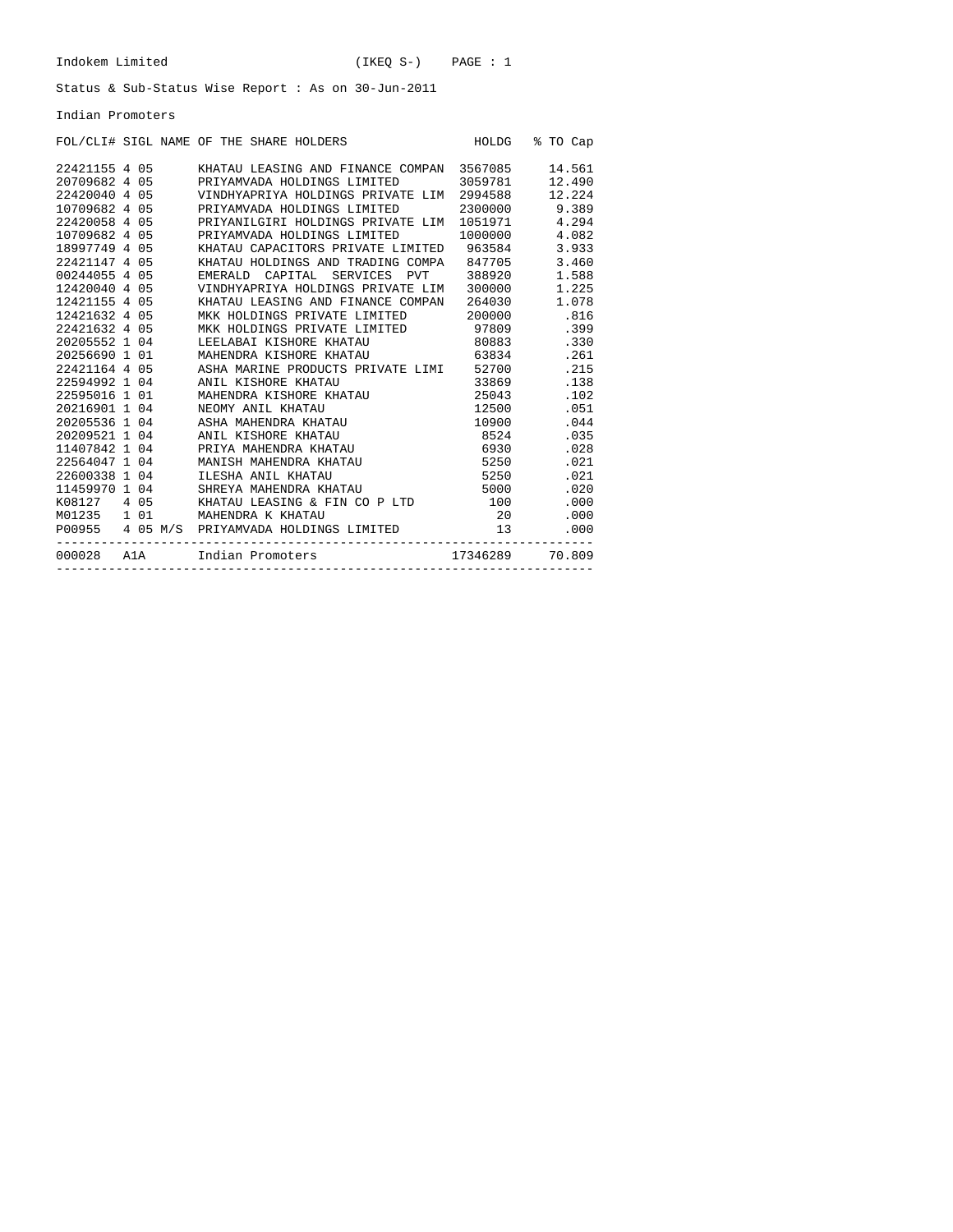Mutual Funds and UTI

|        |       | FOL/CLI# SIGL NAME OF THE SHARE HOLDERS | HOLDG | % TO Cap |
|--------|-------|-----------------------------------------|-------|----------|
| S06665 | 406   | SBI C M LTD A/C SBI M FUND              | 10850 | .044     |
| S06668 | 4 0 6 | SBI C M LTD A/C SBI M FUND              | 6050  | .025     |
| C06504 | 4 0 6 | CANBANK MUTUAL FUND                     | 5750  | .023     |
| S08186 | 4 0 6 | STATE BANK OF INDIA A/C ACIF            | 2750  | .011     |
| C07020 | 4 0 6 | CANARA BANK TRUSTEE CANBANK M F         | 2250  | .009     |
| C07281 | 4 06  | CREDIT CAPITAL INVESTMENT               | 2100  | .009     |
| C06604 | 4 0 6 | CANBANK MUTUAL FUND                     | 2000  | .008     |
| S08197 | 4 0 6 | SHCIL A/C SBI MUTUAL FUND               | 1200  | .005     |
| S02208 | 4 06  | SBI CAP MKT LTD - SBI MF - 1            | 1000  | .004     |
| S07463 | 4 0 6 | SHCIL A/C LIC MUTUAL FUND               | 650   | .003     |
| S08191 | 4 06  | SHCIL A/C LIC MUTUAL FUND               | 650   | .003     |
| S08199 | 4 0 6 | SHCIL A/C SBI MUTUAL FUND               | 250   | .001     |
| C00542 | 4 06  | CANARA BANK TRUSTEE CANBANK M FUN 50    |       | .000     |
| S02349 | 4 06  | SHCIL A/C SBI MUTUAL FUND               | 50    | .000     |
| U06504 | 4 21  | UNIT TRUST OF INDIA                     | 50    | .000     |
| 000015 | B1A   | Mutual Funds and UTI                    | 35650 | .146     |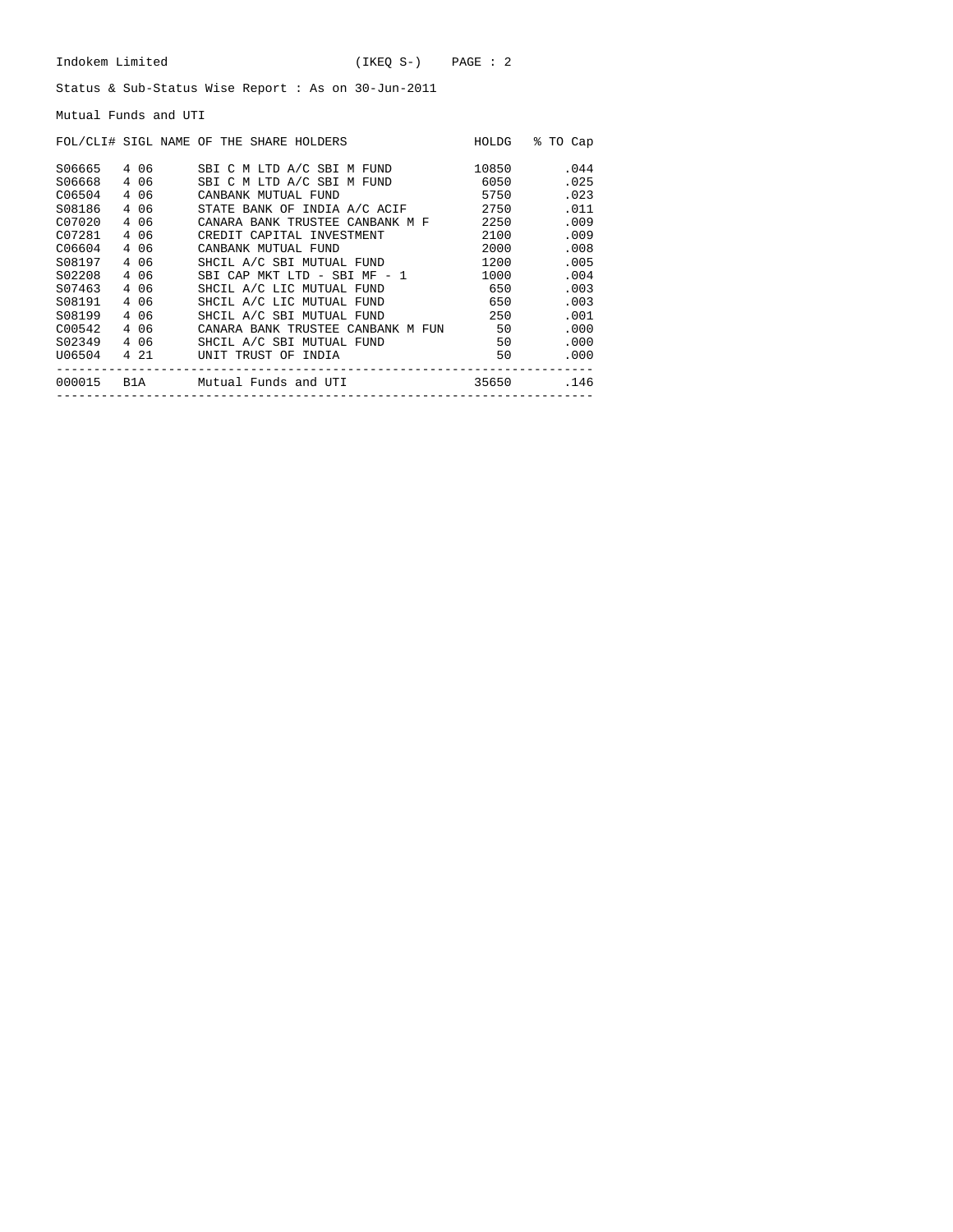Banks, Fin Inst(s),Ins Comp(s)

|                    |          | FOL/CLI# SIGL NAME OF THE SHARE HOLDERS  | HOLDG | % TO Cap |
|--------------------|----------|------------------------------------------|-------|----------|
| T07185 4 12        |          | 20TH CENTURY FIN COR LTD PRIN TRU        | 15850 | .065     |
| 10000502 4 23      |          | NATIONAL INSURANCE COMPANY LTD           | 4000  | .016     |
| 10000560 4 23      |          | THE ORIENTAL INSURANCE COMPANY LI        | 1000  | .004     |
| C10008 4 01        |          | CANARA BANK                              | 900   | .004     |
| 00000019 4 01      |          | BANK OF INDIA                            | 400   | .002     |
| S09543 4 01        |          | STATE BANK OF INDIA                      | 400   | .002     |
| C07369             | 4 01     | CENTRAL BANK OF INDIA                    | 150   | .001     |
| S <sub>10022</sub> | 4 0 1    | STANDARD CHARTERED BANK                  | 100   | .000     |
| T00001             | 4 23 THE | NEW INDIA ASSURANCE CO LTD               | 100   | .000     |
| T07206             | 4 1 2    | 20TH CENTURY FINANCE COR LTD             | 100   | .000     |
| S09474             | 4 0 1    | STANDARD CHARTERED BANK                  | 50    | .000     |
| T00245             | 4 0 1    | THE FEDERAL BANK LTD                     | 50    | .000     |
| A08013             | 4 0 1    | ABHYUDAYA COOP BANK LTD                  | 25    | .000     |
| 000013             |          | B2A Banks, Fin Inst(s),Ins Comp(s) 23125 |       | .094     |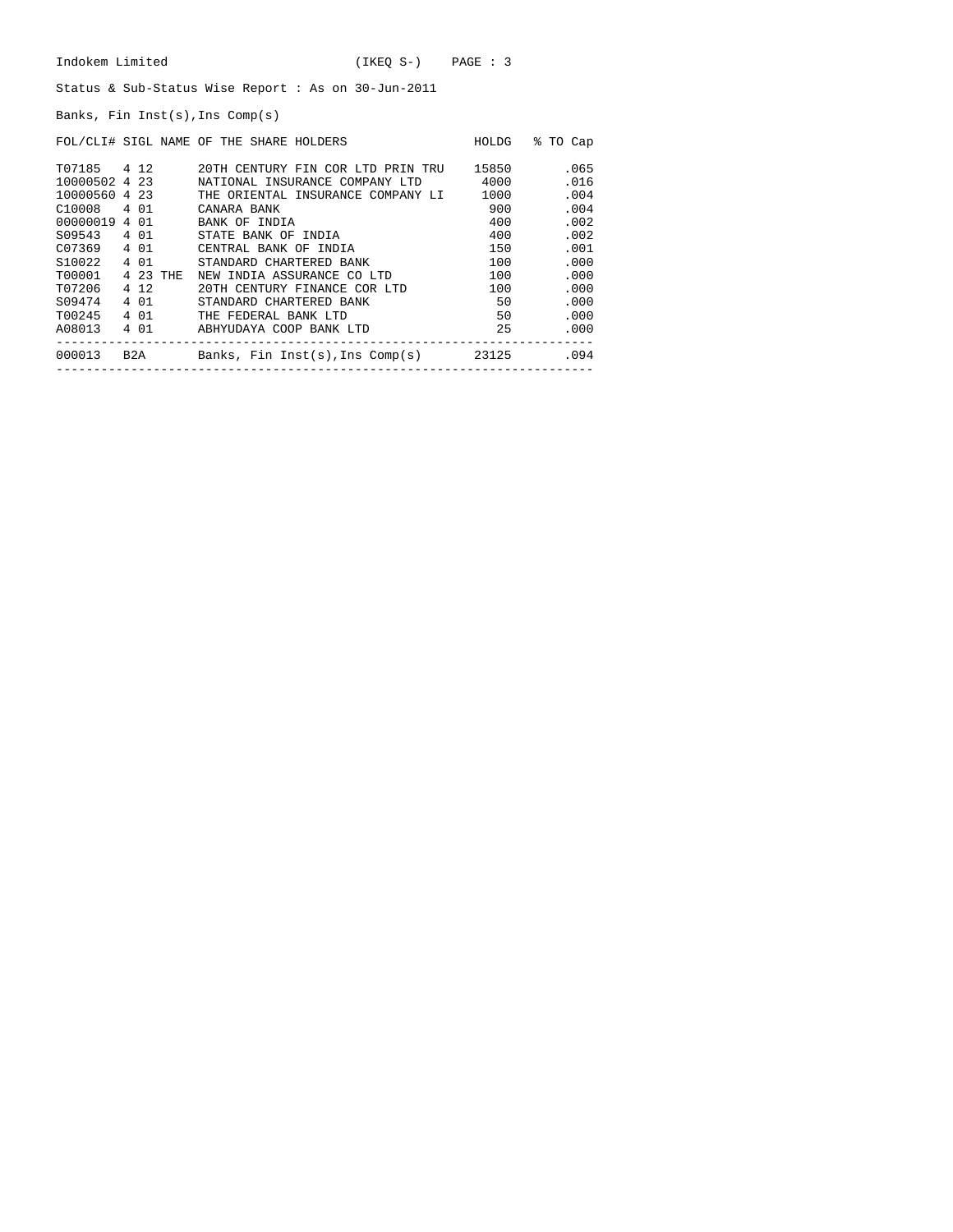### Private Corporate Bodies

|               |       | FOL/CLI# SIGL NAME OF THE SHARE HOLDERS | HOLDG | % TO Cap |
|---------------|-------|-----------------------------------------|-------|----------|
| 52580270 4 09 |       | BJD SECURITIES PRIVATE LTD              | 29901 | .122     |
| S08703        | 4 0 9 | SURYANAGRI FIN LEASE LTD                | 23800 | .097     |
| 14972550 4 09 |       | SHAREKHAN LIMITED                       | 20300 | .083     |
| 11373036 4 09 |       | JRD SECURITIES PVT LTD                  | 19000 | .078     |
| G07326        | 4 0 9 | GAME KING PRIVATE LIMITED               | 14850 | .061     |
| 11284186 4 09 |       | PRABHANJAN MULTITRADE PRIVATE LIM       | 13600 | .056     |
| 12064412 4 09 |       | APOLLO VIKAS STEELS PVT LTD.            | 10000 | .041     |
| 30230163 4 09 |       | SHALVA INVESTMENTS PRIVATE LIMITE       | 10000 | .041     |
| 10918196 4 09 |       | ABHAY KRISHI UDYOG PVT LTD              | 9650  | .039     |
| 10757374 4 09 |       | KEDIA CONSULTANTS PRIVATE LIMITED       | 8000  | .033     |
| B07815        | 4 0 9 | BSB FINANCIAL SERVICES (P) LTD          | 7400  | .030     |
| 00254894 4 09 |       | HKB SHARES AND STOCK BROKINGS PRI       | 7350  | .030     |
| N07722        | 4 0 9 | NAGARJUNA FINANCE LTD                   | 7000  | .029     |
| G07432        | 4 0 9 | G M DANDIDAR COMMERCIAL PVT LTD         | 6500  | .027     |
| C07346        | 4 0 9 | CONSOLIDATED SERVICES & SEC I LTD       | 5650  | .023     |
| 00000066 4 09 |       | ANGEL BROKING LIMITED.                  | 5473  | .022     |
| 00324491 4 09 |       | KAMIK REAL ESTATE PRIVATE LIMITED       | 5400  | .022     |
| 00000810 4 09 |       | PRABHAT FINANCIAL SERVICES LIMITE       | 5152  | .021     |
| C07321        | 4 0 9 | CHARTERED CAPITAL & INVESTMENT LT       | 5000  | .020     |
| 51134560 4 09 |       | INNOVATIVE DATA ORGANISERS PVT LT       | 4305  | .018     |
| B00717        | 4 0 9 | BRITE INTERNATIONAL PVT LTD             | 4200  | .017     |
| 10000116 4 09 |       | SMC GLOBAL SECURITIES LTD.              | 3480  | .014     |
| 10000130 4 09 |       | SHRI PARASRAM HOLDINGS PVT.LTD.         | 3395  | .014     |
| 00075062 4 09 |       | HEM SECURITIES LIMITED                  | 3300  | .013     |
| 10000096 4 09 |       | BONANZA PORTFOLIO LTD                   | 3296  | .013     |
| 00319685 4 09 |       | AVS EOUISERVE LIMITED                   | 3207  | .013     |
| 10000083 4 09 |       | VENTURA SECURITIES LIMITED              | 3000  | .012     |
| 16708753 4 09 |       | NIPUN FINVEST PVT LTD                   | 2750  | .011     |
| 00006995 4 09 |       | R. WADIWALA SECURITIES PRIVATE LI       | 2500  | .010     |
| 00022619 4 09 |       | MEHTA EOUITIES LTD.                     | 2500  | .010     |
| 00055137 4 09 |       | SMC GLOBAL SECURITIES LIMITED           | 2020  | .008     |
| 00000014 4 09 |       | BP EOUITIES PVT. LTD.                   | 2000  | .008     |
| 00004838 4 09 |       | SWASTIKA INVESTMART LIMITED             | 2000  | .008     |
| 00023193 4 09 |       | UNICON SECURITIES PRIVATE LIMITED       | 2000  | .008     |
| 00074798 4 09 |       | JSEL SECURITIES LTD. (073)              | 2000  | .008     |
| 00014943 4 09 |       | SYKES & RAY EOUITIES (I) LTD.           | 1839  | .008     |
| M08217        | 4 0 9 | MANJAPRA SEC & INVT P LTD               | 1650  | .007     |
| 00000391 4 09 |       | SMC GLOBAL SECURITIES LTD.              | 1500  | .006     |
| 00000878 4 09 |       | LALKAR SECURITIES PVT LTD               | 1500  | .006     |
| 00011357 4 09 |       | MARIT FINANCE LIMITED                   | 1500  | .006     |
| 00038000 4 09 |       | ANS PVT LIMITED                         | 1500  | .006     |
| 10014644 4 09 |       | KARVY STOCK BROKING LIMITED             | 1398  | .006     |
| 00068717 4 09 |       | ARCADIA SHARE AND STOCK BROKERS P       | 1350  | .006     |
| R07158        | 4 0 9 | REDMA INVESTMENT PVT LTD                | 1350  | .006     |
| T07134        | 4 0 9 | THE EAST INDIA ELEC SUPPLY & T LT       | 1300  | .005     |
| 00007983 4 09 |       | MANSUKH STOCK BROKERS LIMITED           | 1255  | .005     |
| V07082        | 4 0 9 | VRIKSHA INVESTMENTS PVT LTD             | 1200  | .005     |
| 00000023 4 09 |       | ANUGRAH STOCK & BROKING PVT LTD         | 1000  | .004     |
| 00006556 4 09 |       | PRAGYA SECURITIES PVT. LTD - CASH       | 1000  | .004     |
| 00075067 4 09 |       | JSEL SECURITIES LTD. (196)              | 1000  | .004     |
| 40750706 4 09 |       | MARUDHAR STOCK TRADING PVT LTD          | 1000  | .004     |
| F07056        | 4 0 9 | DESK TO DESK COURIER & CARGO P LT       | 1000  | .004     |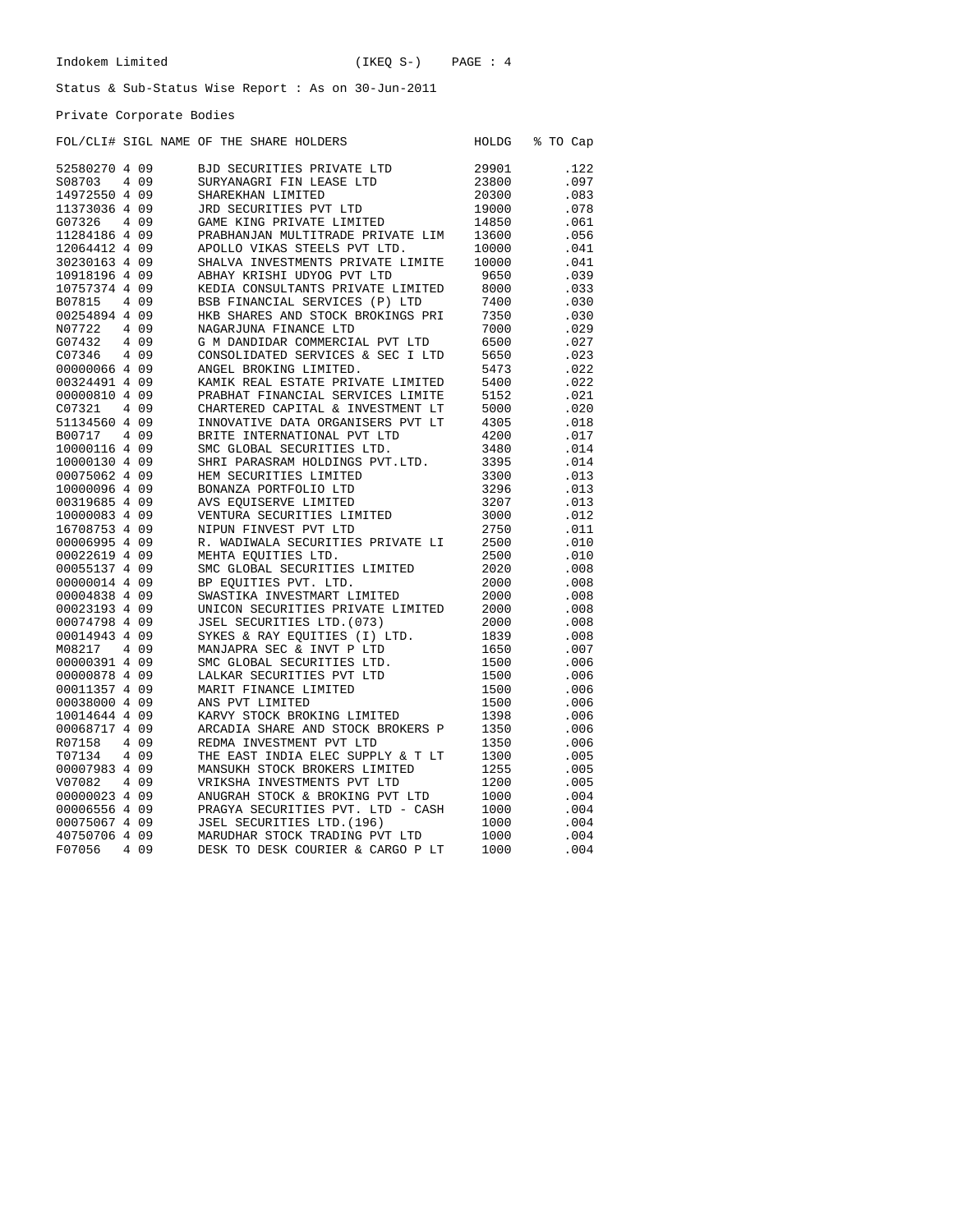Private Corporate Bodies

## FOL/CLI# SIGL NAME OF THE SHARE HOLDERS HOLDG % TO Cap

| M08298        | 4 0 9 | MANEKCHAND PANCHAND TRDG I C P LT | 1000 | .004 |
|---------------|-------|-----------------------------------|------|------|
| S08622        | 4 0 9 | SHOBHA INVESTMENT P LTD           | 950  | .004 |
| 10095924 4 09 |       | MTL SHARE AND STOCK BROKER LTD    | 891  | .004 |
| 00003013 4 09 |       | FORTUNE EQUITY BROKERS (INDIA) LT | 700  | .003 |
| E07007        | 4 0 9 | EXCLUSIVE LEASING AND FINANCE LTD | 700  | .003 |
| H07082        | 4 0 9 | HINDON MERCANTILE LTD             | 700  | .003 |
| Z07008        | 4 0 9 | ZOOM LEASING & FINANCE CO LTD     | 700  | .003 |
| 10135282 4 09 |       | SHREYANSH FINTEX<br>PVT LTD.      | 600  | .002 |
| 10143178 4 09 |       | ANUGRAH STOCK AND BROKING PVT LTD | 600  | .002 |
| 10837777 4 09 |       | MARWADI SHARES AND FINANCE LTD.   | 600  | .002 |
| P07651        | 4 0 9 | PEARL CAPITAL SERVICES PVT LTD    | 600  | .002 |
| 00003365 4 09 |       | MANUBHAI MANGALDAS SEC. PVT. LTD  | 550  | .002 |
| I06609        | 4 0 9 | INDBANK MERCHANT BANKING SER LTD  | 550  | .002 |
| L07182        | 4 0 9 | LIBBAS IMPEX PVT LTD              | 550  | .002 |
| 10060240 4 09 |       | GLOBE CAPITAL MARKET LTD          | 530  | .002 |
| 12691085 4 09 |       | KARVY STOCK BROKING LTD           | 510  | .002 |
| 00007001 4 09 |       | MANSUKH SECURITIES AND FINANCE LT | 500  | .002 |
| 00016449 4 09 |       | COMPETENT FINMAN PVT. LTD         | 500  | .002 |
| 00074561 4 09 |       | JSEL SECURITIES LTD. (034)        | 500  | .002 |
| 13171914 4 09 |       | P K BAJAJ SECURITIES PRIVITE LIMI | 500  | .002 |
| I07028        | 4 0 9 | INTACT LEASING & FINANCE LTD      | 500  | .002 |
| R07312        | 4 0 9 | RUIA AND RUIA PRIVATE LTD         | 500  | .002 |
| V07316        | 4 0 9 | VGS HOLDING PVT LTD               | 500  | .002 |
| S08627        | 4 0 9 | SHOBHA INVESTMENT (P) LTD         | 475  | .002 |
| 21882036 4 09 |       | A3 CAPITAL SERVICES (INDIA) LIMIT | 450  | .002 |
| 21889966 4 09 |       | 3A CAPITAL SERVICES LTD           | 450  | .002 |
| M06604        | 4 0 9 | M/S ALTONA INVESTMENTS P LTD      | 450  | .002 |
| M06605        | 4 0 9 | M/S RAMHARI INVESTMENTS P LTD     | 450  | .002 |
| T07244        | 4 0 9 | TIRUPATI ICE & COLD STORAGE C P L | 450  | .002 |
| 00007808 4 09 |       | JAINAM SHARE CONSULTANTS PVT. LTD | 426  | .002 |
| B07827        | 4 0 9 | BANSHAL AUTO FINANCE PVT LTD      | 400  | .002 |
| R08202        | 4 0 9 | RONAK CONSULTANTS PVT LTD         | 400  | .002 |
| 11532486 4 09 |       | CAPRI CONSULTANCY SERVICES PVT LT | 350  | .001 |
| C07280        | 4 0 9 | COLUMBIA LEASING & FINANCE LTD    | 350  | .001 |
| P02501        | 4 0 9 | PEARL CAPITAL SERVICES PVT LTD    | 350  | .001 |
| 10172167 4 09 |       | AVS EOUISERVE LIMITED             | 328  | .001 |
| 00000446 4 09 |       | PUMARTH CREDIT & CAPITAL LIMITED  | 300  | .001 |
| 00016281 4 09 |       | CHURIWALA SECURITIES PVT. LTD.    | 300  | .001 |
| 10091246 4 09 |       | SEEMA SECURITIES PVT. LTD.        | 300  | .001 |
| 14972584 4 09 |       | SHAREKHAN LIMITED                 | 300  | .001 |
| A06662        | 4 0 9 | ANMOL MALA FIN & INVESTMENTS P LT | 300  | .001 |
| G07409        | 4 0 9 | GOSALIA SECURITIES PVT LTD        | 300  | .001 |
| U07059        | 4 0 9 | UTSAV EXIM PVT LTD                | 300  | .001 |
| 00023115 4 09 |       | BMA WEALTH CREATORS PVT. LTD      | 258  | .001 |
| 00001770 4 09 |       | TRADEBULLS SECURITIES (P) LIMITED | 250  | .001 |
| 10038275 4 09 |       | AVISHKAR INVESTMENTS AND TRADING  | 250  | .001 |
| 10778462 4 09 |       | EDELWEISS FINANCIAL ADVISORS LIMI | 250  | .001 |
| M08048        | 4 0 9 | MULTIPLE FINANCE PVT LTD          | 250  | .001 |
| A01056        | 4 0 9 | ALMEIDA EQUITY FUND PVT LTD       | 240  | .001 |
| M01035        | 4 0 9 | MANGLAM ENTERPRISES PVT LTD       | 205  | .001 |
| 00002540 4 09 |       | MAVERICK SHARE BROKERS<br>LIMITED | 200  | .001 |
| 10018888 4 09 |       | GUINESS SECURITIES LIMITED        | 200  | .001 |
|               |       |                                   |      |      |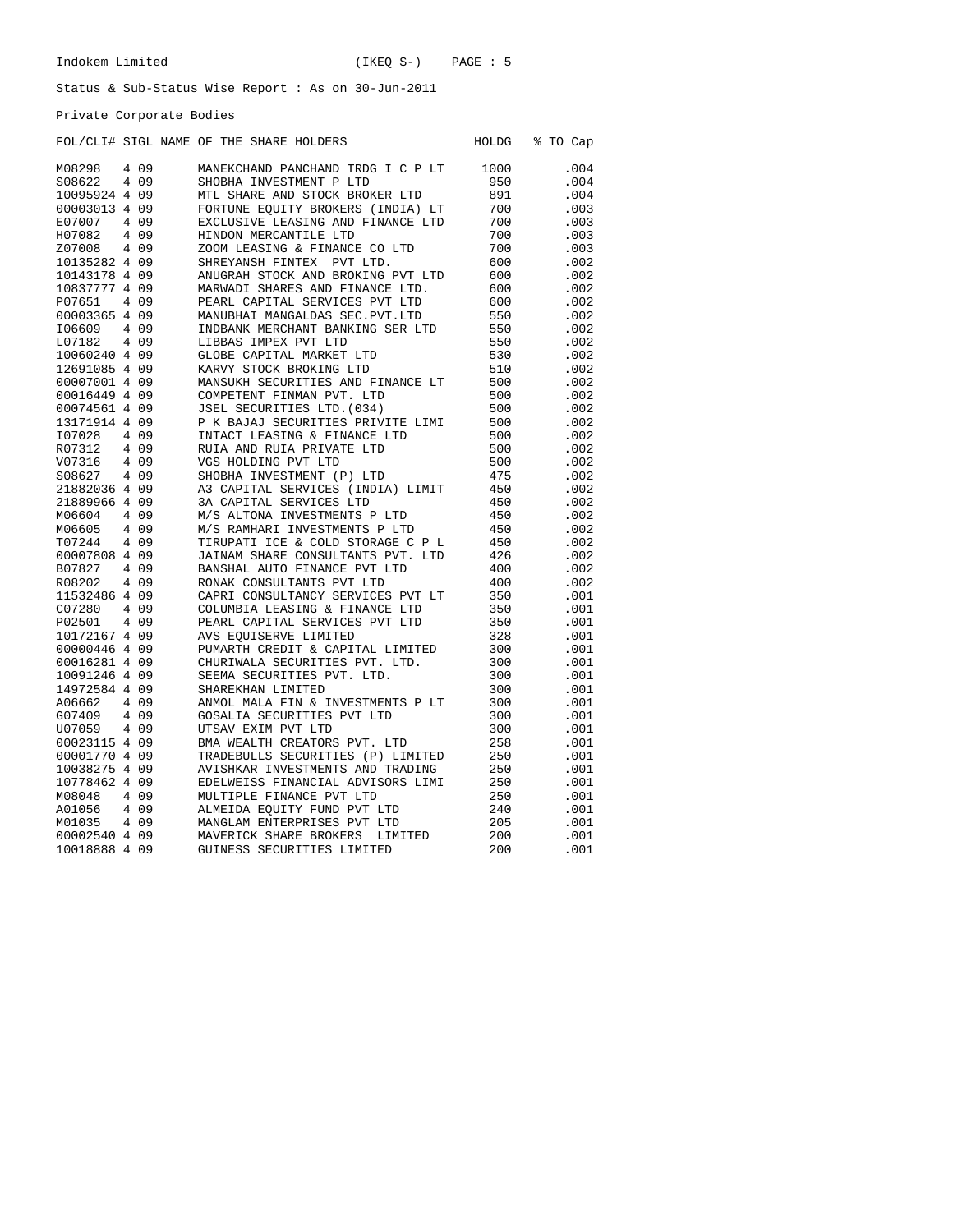Private Corporate Bodies

|               |                |       |  |  | FOL/CLI# SIGL NAME OF THE SHARE HOLDERS | HOLDG | % TO Cap |
|---------------|----------------|-------|--|--|-----------------------------------------|-------|----------|
| 14216209 4 09 |                |       |  |  | ANGEL BROKING LTD                       | 200   | .001     |
| 14368018 4 09 |                |       |  |  | VUKKADALA INVESTMENT PVT LTD            | 200   | .001     |
| 20852936 4    |                | 09    |  |  | INVESTSMART STOCK BROKERS PVT LTD       | 200   | .001     |
| 26511923 4 09 |                |       |  |  | <b>DWAR SOFTWARE LTD</b>                | 200   | .001     |
| A07578        |                | 4 0 9 |  |  | AREBEE SHIPPING CO P LTD                | 200   | .001     |
| P07790        |                | 4 0 9 |  |  | P H FINANCIAL & INVST CONS P LTD        | 200   | .001     |
| 14768363 4 09 |                |       |  |  | CHEMTEX TRADING PRIVATE LIMITED         | 199   | .001     |
| 10000108 4    |                | 09    |  |  | ZEN SECURITIES LTD-BSE CLIENTS A/       | 150   | .001     |
| 10288335 4    |                | 09    |  |  | VIVAN INVESTMENTS PVT LTD               | 150   | .001     |
| 10303275 4    |                | 09    |  |  | MASTER CAPITAL SERVICES LTD             | 150   | .001     |
| D03020        | 4              | 09    |  |  | P N BERRY INVESTMENTS PVT LTD           | 150   | .001     |
| D03307        |                | 4 0 9 |  |  | DEEPAUL TRADING&INVESTMENTS (P) L       | 150   | .001     |
| D03318        | 4              | 09    |  |  | DELHI FINANCIERS PVT LTD                | 150   | .001     |
| J03599        | 4              | 09    |  |  | JAYPLYWOOD INDUSTRIES P LTD             | 150   | .001     |
| L03357        |                | 4 0 9 |  |  | LONE STAR HOLDINGS PVT LTD              | 150   | .001     |
| M04694        |                | 4 0 9 |  |  | MONEYTECH RESOURCES MGMNT (P) LTD       | 150   | .001     |
| N03137        | 4              | 09    |  |  | NAKUL TRADING&INVESTMENTS PVT.LTD       | 150   | .001     |
| S09051        | 4              | 09    |  |  | SHRI SANT JALARAM SAVING AND CO         | 150   | .001     |
| V03916        |                | 4 0 9 |  |  | VINSUM CONSULTANTS PVT.LTD              | 150   | .001     |
| 24552982 4 09 |                |       |  |  | ISHITA COTTON IND LTD                   | 140   | .001     |
| 00000107 4 09 |                |       |  |  | NETWORTH STOCK BROKING LTD              | 113   | .000     |
| 00001139 4    |                | 09    |  |  | ITI FINANCIAL SERVICES LIMITED          | 100   | .000     |
| 00002644 4 09 |                |       |  |  | PRAGYA SECURITIES PVT.LTD. - F &        | 100   | .000     |
| 10001364 4 09 |                |       |  |  | JHAVERI SECURITIES LIMITED              | 100   | .000     |
| 10001622 4    |                | - 09  |  |  | MATALIA STOCK BROKING PVT LTD           | 100   | .000     |
| 10017937 4 09 |                |       |  |  | ADROIT FIN SER PVT LTD                  | 100   | .000     |
| 10041471 4 09 |                |       |  |  | ABHIPRA CAPITAL LTD                     | 100   | .000     |
| 10070914 4    |                | - 09  |  |  | AREBEE SHIPPING CO PVT LTD              | 100   | .000     |
| 10329730 4 09 |                |       |  |  | KHEMLANI EXPORTS PVT LTD                | 100   | .000     |
| 10517703 4 09 |                |       |  |  | PATANGI TRADE AND HOLDINGS PVT.LT       | 100   | .000     |
| 11667689 4 09 |                |       |  |  | KARVY STOCK BROKING LIMITED-DS NA       | 100   | .000     |
| 14694845 4    |                | 09    |  |  | RONAK CONSULTANTS PRIVATE LIMITED       | 100   | .000     |
| 15132052 4    |                | -09   |  |  | GLOBAL EMERGING MARKETS INDIA LTD       | 100   | .000     |
| 40430556 4 09 |                |       |  |  | SIBU LAL AGARWAL                        | 100   | .000     |
| A07579        | 4              | 09    |  |  | AREBEE SHIPPING CO PVT LTD              | 100   | .000     |
| A07581        | 4              | 09    |  |  | AREBEE SHIPPING CO PVT LTD              | 100   | .000     |
| A07582        |                | 4 0 9 |  |  | AREBEE SHIPPING CO PVT LTD              | 100   | .000     |
| A08259        | 4              | 09    |  |  | AURANGABAD OIL EXTRACTION CO PVT        | 100   | .000     |
| A08290        |                | 4 0 9 |  |  | ADD VALUE FINANCIAL SERVICES P LT       | 100   | .000     |
| B03402        | 4              | 09    |  |  | BENGAL & ASSAM COMPANY LIMITED          | 100   | .000     |
| D07153        | $\overline{4}$ | 09    |  |  | DIVAKAR INVESTMENT PVT LTD              | 100   | .000     |
| E07069        | 4              | 09    |  |  | EXCLUSIVE SECURITIES LTD                | 100   | .000     |
| G03564        | 4              | 09    |  |  | GUJARAT SAVING UNIT PVT LTD             | 100   | .000     |
| G07370        | 4              | 09    |  |  | GINNI FINVEST PVT LTD                   | 100   | .000     |
| G07445        | 4              | 09    |  |  | GLENMARK PHARMACEUTICALS LTD            | 100   | .000     |
| I07072        | 4              | 09    |  |  | IKON VISIONS PVT LTD                    | 100   | .000     |
| K00991        | 4              | 09    |  |  | KAMALJYOT INVESTMENS LTD                | 100   | .000     |
| L07104        | 4              | 09    |  |  | L N KHETAN INVESTMENT PVT LTD           | 100   | .000     |
| M04550        | 4              | 09    |  |  | MITTAL COMMERCIALS P LTD                | 100   | .000     |
| N03523        | 4              | 09    |  |  | NAV BHARAT VANIJYA LIMITED              | 100   | .000     |
| 003074        | 4              | 09    |  |  | ORLON EXPORTS PVT.LTD.                  | 100   | .000     |
| P07917        | 4              | 09    |  |  | PITON SECURITIES PVT LTD                | 100   | .000     |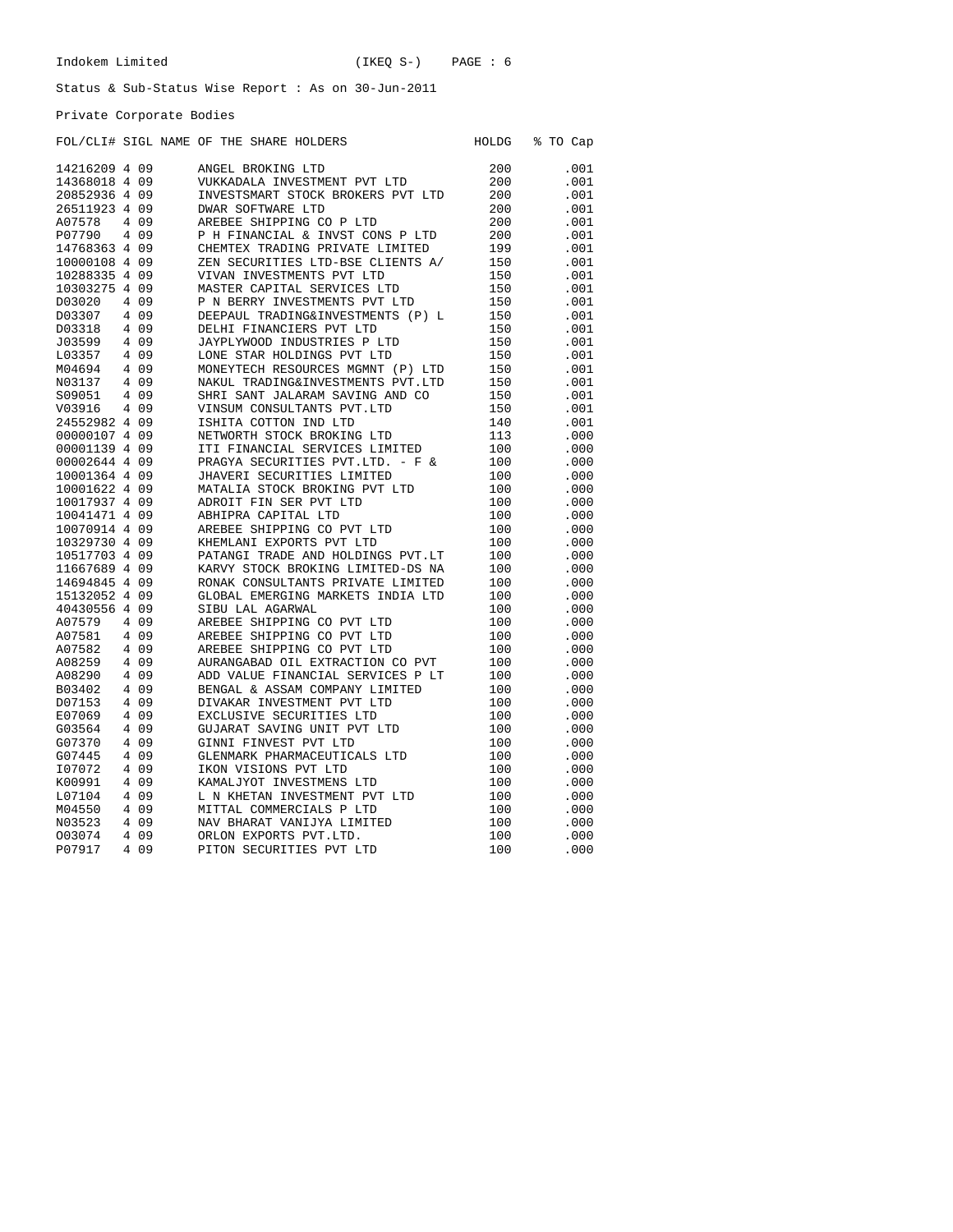Private Corporate Bodies

| POL/CLUB STGL NAME OF THE SHARE HOLDERS FOR CHEAT IS THE STGL OF THE SHARE HOLDERS (1979) 4 199 SCCCLA INVESTING PATH LITE 1100 000<br>1991-754 4 199 STATISTIC STATISTIC STATISTIC STATISTIC CONFIDENTIES (1991-2001)<br>1992<br>000200 ClA Private Corporate Bodies 314762 1.285 |  |  | FOL/CLI# SIGL NAME OF THE SHARE HOLDERS | HOLDG % TO Cap |
|------------------------------------------------------------------------------------------------------------------------------------------------------------------------------------------------------------------------------------------------------------------------------------|--|--|-----------------------------------------|----------------|
|                                                                                                                                                                                                                                                                                    |  |  |                                         |                |
|                                                                                                                                                                                                                                                                                    |  |  |                                         |                |
|                                                                                                                                                                                                                                                                                    |  |  |                                         |                |
|                                                                                                                                                                                                                                                                                    |  |  |                                         |                |
|                                                                                                                                                                                                                                                                                    |  |  |                                         |                |
|                                                                                                                                                                                                                                                                                    |  |  |                                         |                |
|                                                                                                                                                                                                                                                                                    |  |  |                                         |                |
|                                                                                                                                                                                                                                                                                    |  |  |                                         |                |
|                                                                                                                                                                                                                                                                                    |  |  |                                         |                |
|                                                                                                                                                                                                                                                                                    |  |  |                                         |                |
|                                                                                                                                                                                                                                                                                    |  |  |                                         |                |
|                                                                                                                                                                                                                                                                                    |  |  |                                         |                |
|                                                                                                                                                                                                                                                                                    |  |  |                                         |                |
|                                                                                                                                                                                                                                                                                    |  |  |                                         |                |
|                                                                                                                                                                                                                                                                                    |  |  |                                         |                |
|                                                                                                                                                                                                                                                                                    |  |  |                                         |                |
|                                                                                                                                                                                                                                                                                    |  |  |                                         |                |
|                                                                                                                                                                                                                                                                                    |  |  |                                         |                |
|                                                                                                                                                                                                                                                                                    |  |  |                                         |                |
|                                                                                                                                                                                                                                                                                    |  |  |                                         |                |
|                                                                                                                                                                                                                                                                                    |  |  |                                         |                |
|                                                                                                                                                                                                                                                                                    |  |  |                                         |                |
|                                                                                                                                                                                                                                                                                    |  |  |                                         |                |
|                                                                                                                                                                                                                                                                                    |  |  |                                         |                |
|                                                                                                                                                                                                                                                                                    |  |  |                                         |                |
|                                                                                                                                                                                                                                                                                    |  |  |                                         |                |
|                                                                                                                                                                                                                                                                                    |  |  |                                         |                |
|                                                                                                                                                                                                                                                                                    |  |  |                                         |                |
|                                                                                                                                                                                                                                                                                    |  |  |                                         |                |
|                                                                                                                                                                                                                                                                                    |  |  |                                         |                |
|                                                                                                                                                                                                                                                                                    |  |  |                                         |                |
|                                                                                                                                                                                                                                                                                    |  |  |                                         |                |
|                                                                                                                                                                                                                                                                                    |  |  |                                         |                |
|                                                                                                                                                                                                                                                                                    |  |  |                                         |                |
|                                                                                                                                                                                                                                                                                    |  |  |                                         |                |
|                                                                                                                                                                                                                                                                                    |  |  |                                         |                |
|                                                                                                                                                                                                                                                                                    |  |  |                                         |                |
|                                                                                                                                                                                                                                                                                    |  |  |                                         |                |
|                                                                                                                                                                                                                                                                                    |  |  |                                         |                |
|                                                                                                                                                                                                                                                                                    |  |  |                                         |                |
|                                                                                                                                                                                                                                                                                    |  |  |                                         |                |
|                                                                                                                                                                                                                                                                                    |  |  |                                         |                |
|                                                                                                                                                                                                                                                                                    |  |  |                                         |                |
|                                                                                                                                                                                                                                                                                    |  |  |                                         |                |
|                                                                                                                                                                                                                                                                                    |  |  |                                         |                |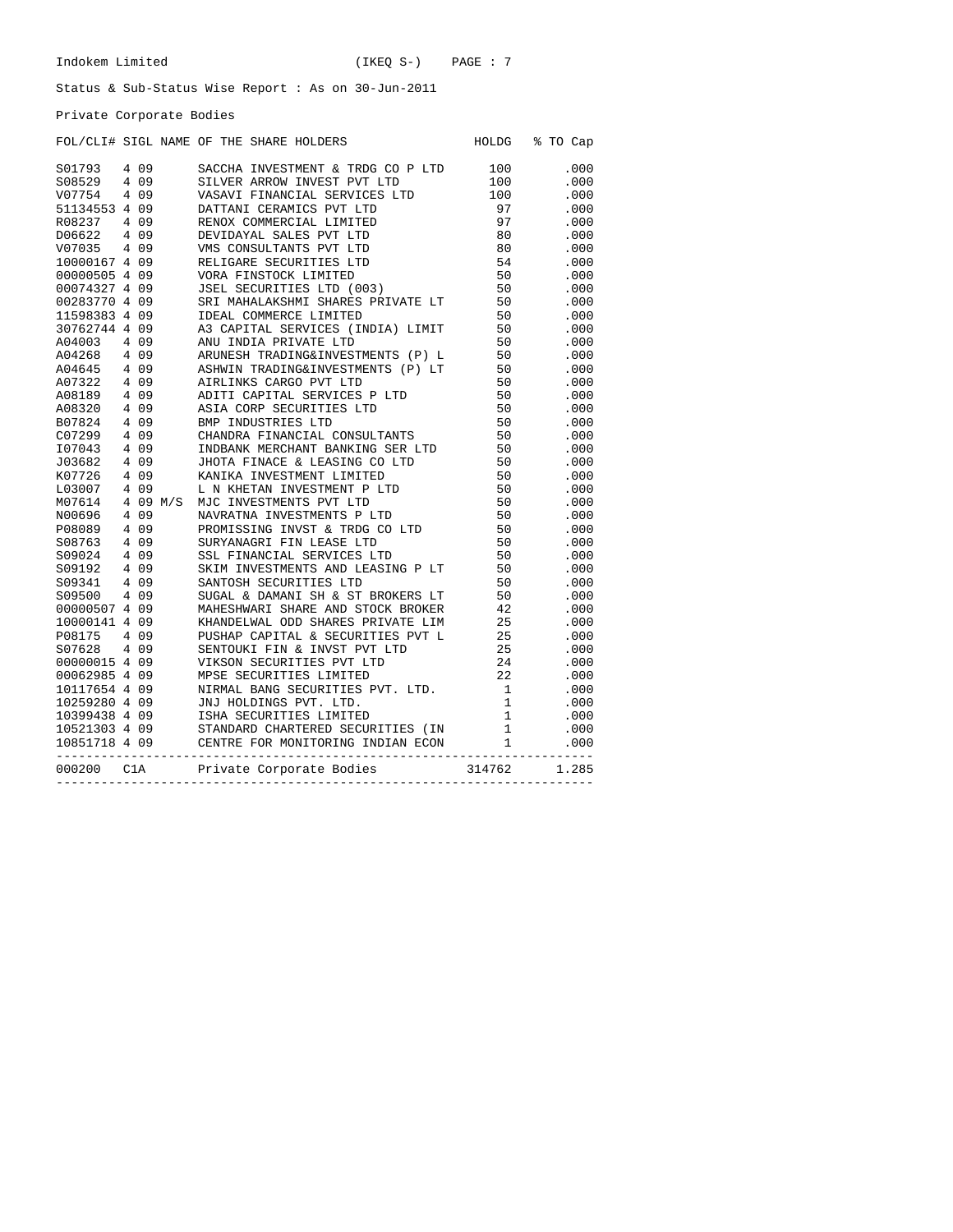Nri / OCB

|               |  | FOL/CLI# SIGL NAME OF THE SHARE HOLDERS |                                                                                                                                                                                                                                 | HOLDG % TO Cap  |
|---------------|--|-----------------------------------------|---------------------------------------------------------------------------------------------------------------------------------------------------------------------------------------------------------------------------------|-----------------|
|               |  | 50176812 2 01 PARATHODY RAJAN           | 1309                                                                                                                                                                                                                            | .005            |
|               |  | 54593908 2 01 MADHAVI SURENDRA SHAH     | 1300 - 1300 - 1300 - 1300 - 1310 - 1320 - 1320 - 1320 - 1320 - 1320 - 1320 - 1320 - 1320 - 1320 - 1320 - 1320 - 1320 - 1320 - 1320 - 1320 - 1320 - 1320 - 1320 - 1320 - 1320 - 1320 - 1320 - 1320 - 1320 - 1320 - 1320 - 1320 - | .005            |
|               |  | V00685 2 01 VARSHA DHINGRA              | 1200 - 1200 - 1200 - 1200 - 1200 - 1200 - 1200 - 1200 - 121 - 121 - 121 - 121 - 121 - 121 - 121 - 121 - 121 - 121 - 121 - 121 - 121 - 121 - 121 - 121 - 121 - 121 - 121 - 121 - 121 - 121 - 121 - 121 - 121 - 121 - 121 - 121 - | .005            |
|               |  | 19517917 2 02 PRARTHNA D JHAM           | 1000 - 1000 - 1000 - 1000 - 1000 - 1000 - 11000 - 11100 - 11100 - 11100 - 11100 - 11100 - 11100 - 11100 - 11100 - 11100 - 11100 - 11100 - 11100 - 11100 - 11100 - 11100 - 11100 - 11100 - 11100 - 11100 - 11100 - 11100 - 11100 | .004            |
|               |  | G00298 2 01 GHANASHYAM ATMARAM SOMAN    | 800                                                                                                                                                                                                                             | .003            |
|               |  | 11510977 2 02 ANIL KRISHEN MEHTA        | 570 30                                                                                                                                                                                                                          | .002            |
|               |  | S08565 2 01 SURYA PRAKASH SRIVASTVA     | 500                                                                                                                                                                                                                             | .002            |
|               |  | 10612531 2 02 NEVILLE KAPADIA           |                                                                                                                                                                                                                                 | .001<br>300 000 |
|               |  | P01186 2 01 MR P KOSHY PHILIP           |                                                                                                                                                                                                                                 | .001<br>300 000 |
| R07974 2 01   |  | RAGHUNATHAN R                           |                                                                                                                                                                                                                                 | .001            |
|               |  | 18607330 2 01 HARUN HABIB GIGANI        |                                                                                                                                                                                                                                 | .001<br>200     |
|               |  | 10024903 2 02 RANNA PRAGNESH BHATT      |                                                                                                                                                                                                                                 | .000<br>100     |
|               |  | 11762110 2 02 RAM NARAYAN CHAKRABORTY   | 100 000                                                                                                                                                                                                                         | .000            |
|               |  | A07661 2 01 ASHOK PATIL                 | 100                                                                                                                                                                                                                             | .000            |
|               |  | 01086690 2 01 VINODRAI NARANDAS LAKHANI | 99                                                                                                                                                                                                                              | .000            |
| 11676369 2 01 |  | KANISHKA KRISHNA SURANA                 | 59                                                                                                                                                                                                                              | .000            |
|               |  | 00097161 2 01 SUSHIL KUMAR KAPOOR       |                                                                                                                                                                                                                                 | 50 — 10<br>.000 |
|               |  | 18318345 2 02 NARENDRA DUA              |                                                                                                                                                                                                                                 | 50 7<br>.000    |
|               |  | A04565 2 01 ASHOK PATIL                 |                                                                                                                                                                                                                                 | 50 — 1<br>.000  |
|               |  | R07985 2 01 RAGHUNATHAN R               |                                                                                                                                                                                                                                 | 50 — 10<br>.000 |
| 43155587 2 02 |  | SHILPA SHAH                             |                                                                                                                                                                                                                                 | 25<br>.000      |
|               |  | B00421 2 01 MRS BETTY SALDANHA          |                                                                                                                                                                                                                                 | 25<br>.000      |
|               |  | N00196 201 MR NARENDRA JAGANNATH GANGAL | 25                                                                                                                                                                                                                              | .000            |
|               |  | R00105 2 01 MR RICHARD BLAISE SALDANHA  | 25                                                                                                                                                                                                                              | .000            |
|               |  | 10117804  2  01   MEENA   SURANA        | 19                                                                                                                                                                                                                              | .000            |
|               |  | __________________________________      |                                                                                                                                                                                                                                 | 8506.035        |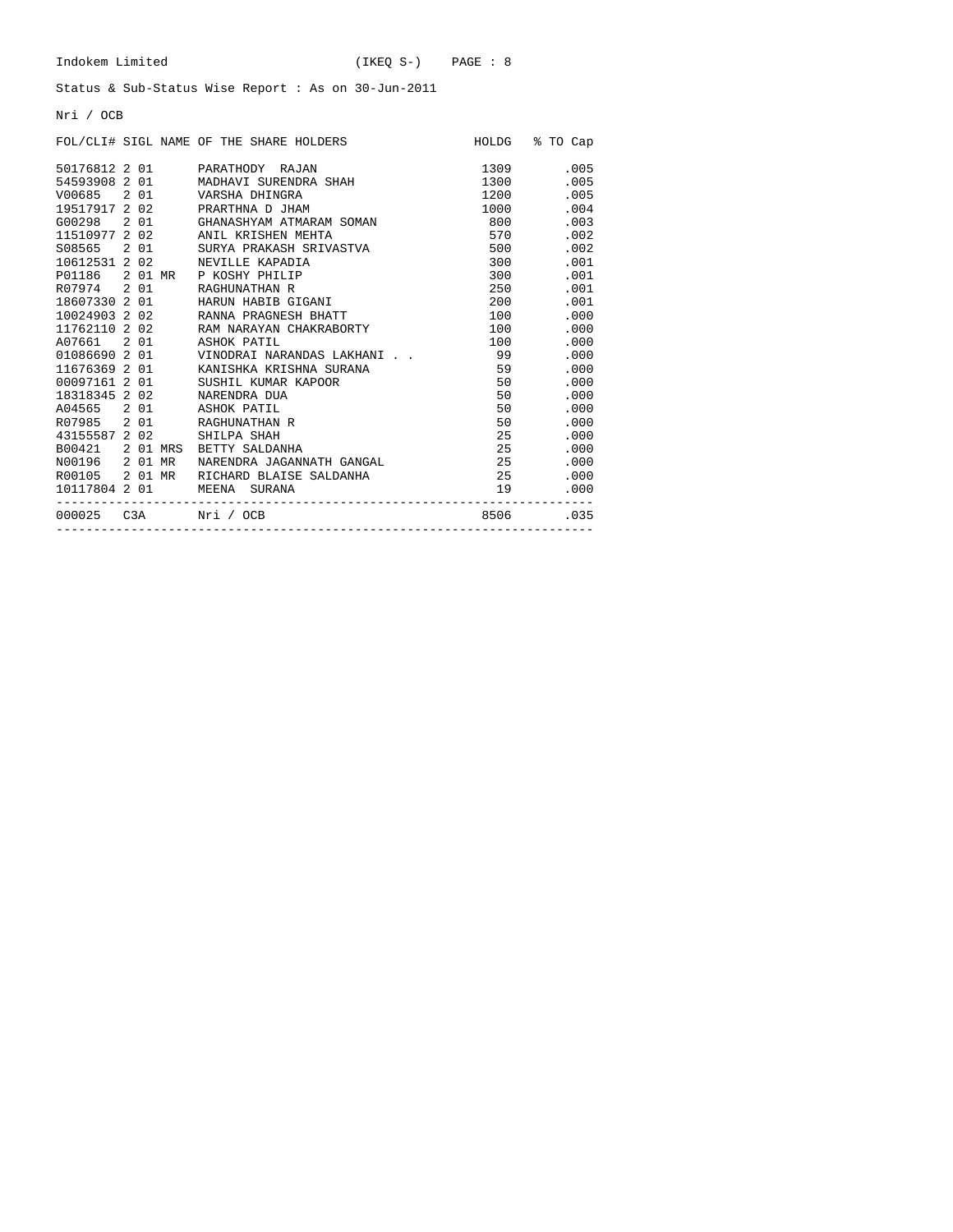| Indokem Limited  |     |                                                        | $(IKEO S-)$ $PAGE : 9$ |       |          |
|------------------|-----|--------------------------------------------------------|------------------------|-------|----------|
|                  |     | Status & Sub-Status Wise Report : As on $30$ -Jun-2011 |                        |       |          |
| Clearing Members |     |                                                        |                        |       |          |
|                  |     | FOL/CLI# SIGL NAME OF THE SHARE HOLDERS                |                        | HOLDG | % TO Cap |
| 10229579 4 25    |     | JHAVERI SECURITIES LIMITED                             |                        | 100   | .000     |
| 000001           | C5A | Clearing Members                                       |                        | 100   | .000     |
|                  |     |                                                        |                        |       |          |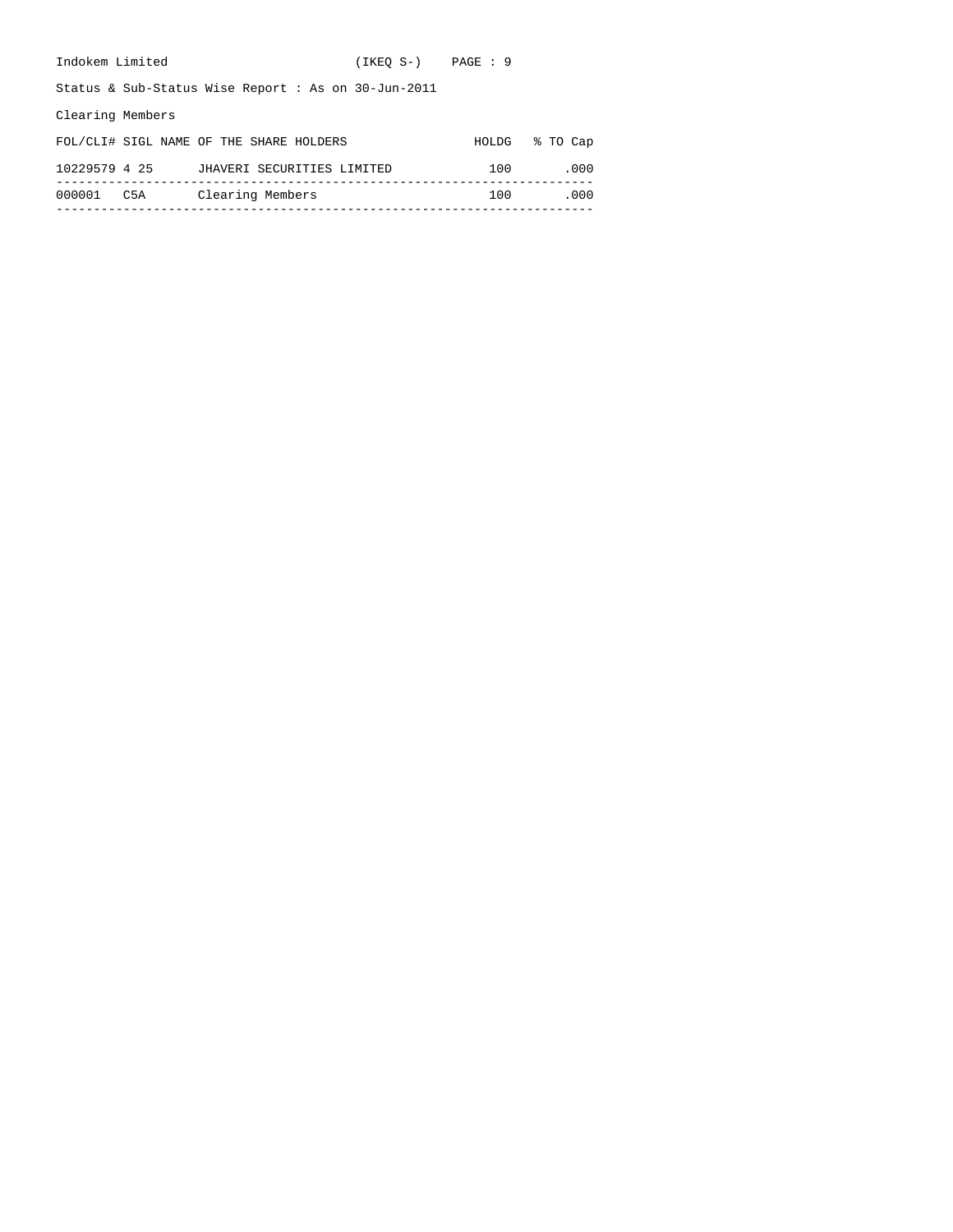List of Holders holding 01.000% & above

| FOL/CLI# | NAME OF THE SHARE HOLDER                         | HOLDG   | % Cap  | Category               |
|----------|--------------------------------------------------|---------|--------|------------------------|
| 10002938 | MAYUR MANGALDAS KOTHARI                          | 407769  |        | 1.665 Indian Public    |
| 11708186 | S SATHYA                                         | 396790  |        | 1.620 Indian Public    |
| 22421155 | KHATAU LEASING AND FINANCE COMPAN                | 3567085 |        | 14.561 Indian Promoter |
| 20709682 | PRIYAMVADA HOLDINGS LIMITED                      | 3059781 |        | 12.490 Indian Promoter |
| 22420040 | VINDHYAPRIYA HOLDINGS PRIVATE LIM                | 2994588 |        | 12.224 Indian Promoter |
| 10709682 | PRIYAMVADA HOLDINGS LIMITED                      | 2300000 |        | 9.389 Indian Promoter  |
| 22420058 | PRIYANILGIRI HOLDINGS PRIVATE LIM                | 1051971 |        | 4.294 Indian Promoter  |
| 10709682 | PRIYAMVADA HOLDINGS LIMITED                      | 1000000 |        | 4.082 Indian Promoter  |
| 18997749 | KHATAU CAPACITORS PRIVATE LIMITED                | 963584  |        | 3.933 Indian Promoter  |
| 22421147 | KHATAU HOLDINGS AND TRADING COMPA                | 847705  |        | 3.460 Indian Promoter  |
| 00244055 | EMERALD CAPITAL SERVICES PVT                     | 388920  |        | 1.588 Indian Promoter  |
| 12420040 | VINDHYAPRIYA HOLDINGS PRIVATE LIM                | 300000  |        | 1.225 Indian Promoter  |
| 12421155 | KHATAU LEASING AND FINANCE COMPAN                | 264030  |        | 1.078 Indian Promoter  |
| 000013   | $\lceil 01.000\rceil$ & above holders $17542223$ |         | 71.609 |                        |
|          |                                                  |         |        |                        |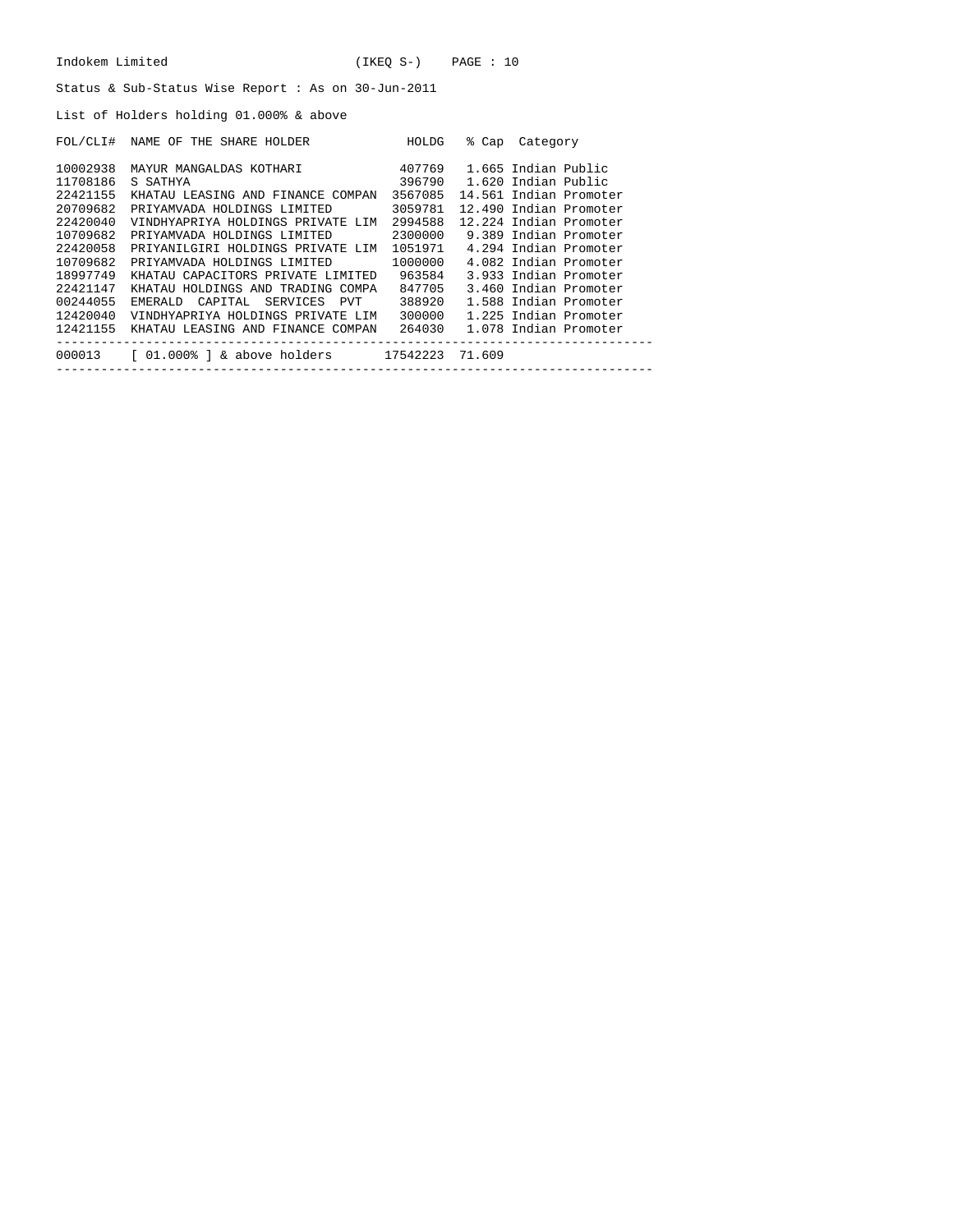HOLDG % TO Cap

## Status & Sub-Status Wise Report : As on 30-Jun-2011

List of Top (100) Holders (General)

| FOL/CLI# SIGL NAME OF THE SHARE HOLDERS |  |  |  |  |  |  |
|-----------------------------------------|--|--|--|--|--|--|
|-----------------------------------------|--|--|--|--|--|--|

| 22421155 4 05 |       | KHATAU LEASING AND FINANCE COMPAN 3567085 |         | 14.561 |
|---------------|-------|-------------------------------------------|---------|--------|
| 20709682 4 05 |       | PRIYAMVADA HOLDINGS LIMITED               | 3059781 | 12.490 |
| 22420040 4 05 |       | VINDHYAPRIYA HOLDINGS PRIVATE LIM 2994588 |         | 12.224 |
| 10709682 4 05 |       | PRIYAMVADA HOLDINGS LIMITED               | 2300000 | 9.389  |
| 22420058 4 05 |       | PRIYANILGIRI HOLDINGS PRIVATE LIM 1051971 |         | 4.294  |
| 10709682 4 05 |       | PRIYAMVADA HOLDINGS LIMITED               | 1000000 | 4.082  |
| 18997749 4 05 |       | KHATAU CAPACITORS PRIVATE LIMITED         | 963584  | 3.933  |
| 22421147 4 05 |       | KHATAU HOLDINGS AND TRADING COMPA         | 847705  | 3.460  |
| 10002938 1 00 |       | MAYUR MANGALDAS KOTHARI                   | 407769  | 1.665  |
| 11708186 1 00 |       | S SATHYA                                  | 396790  | 1.620  |
| 00244055 4 05 |       | EMERALD CAPITAL SERVICES PVT              | 388920  | 1.588  |
| 12420040 4 05 |       | VINDHYAPRIYA HOLDINGS PRIVATE LIM         | 300000  | 1.225  |
| 12421155 4 05 |       | KHATAU LEASING AND FINANCE COMPAN         | 264030  | 1.078  |
| 12421632 4 05 |       | MKK HOLDINGS PRIVATE LIMITED              | 200000  | .816   |
| 00422128 1 00 |       | SALOMI SUSHIL SHAH                        | 125000  | .510   |
| 22421632 4 05 |       | MKK HOLDINGS PRIVATE LIMITED              | 97809   | .399   |
| 20205552 1 04 |       | LEELABAI KISHORE KHATAU                   | 80883   | .330   |
| 12155547 1 00 |       | S SANGEETHA                               | 75304   | .307   |
| 10001816 1 00 |       | SHARAD KANAYALAL SHAH                     | 75000   | .306   |
| 20256690 1 01 |       | MAHENDRA KISHORE KHATAU                   | 63834   | .261   |
| 00004322 1 00 |       | ARUN KUMAR SANCHETI (HUF).                | 61086   | .249   |
| 00000294 1 00 |       | YOGESH L. BHATIA                          | 60200   | .246   |
| 22421164 4 05 |       | ASHA MARINE PRODUCTS PRIVATE LIMI         | 52700   | .215   |
| 13053597 1 00 |       | SANTOSH MURARILAL GUPTA                   | 46828   | .191   |
| 13052651 1 00 |       | MURARILAL HARIRAM GUPTA                   | 43483   | .178   |
| 10739223 1 00 |       | BHARAT JAMNADAS DATTANI (HUF)             | 36036   | .147   |
| 22594992 1 04 |       | ANIL KISHORE KHATAU                       | 33869   | .138   |
| 00017467 1 00 |       | MURARILAL HARIRAM GUPTA                   | 32750   | .134   |
| N07734        | 1 0 0 | NANJI JIVRAJ KARANI                       | 30200   | .123   |
| 52580270 4 09 |       | BJD SECURITIES PRIVATE LTD                | 29901   | .122   |
| R08485        | 1 00  | RATANSEY MULJI                            | 26250   | .107   |
| 22595016 1 01 |       | MAHENDRA KISHORE KHATAU                   | 25043   | .102   |
| S08703        | 409   | SURYANAGRI FIN LEASE LTD                  | 23800   | .097   |
| 14972550 4 09 |       | SHAREKHAN LIMITED                         | 20300   | .083   |
| 10240969 1 00 |       | PHATU NIHALANI                            | 20000   | .082   |
| 20230906 1 00 |       | NALIN PURSHOTTAM POOJARA                  | 19995   | .082   |
| 11373036 4 09 |       | JRD SECURITIES PVT LTD                    | 19000   | .078   |
| 10003024 1 00 |       | NEELAM GUPTA                              | 17000   | .069   |
| 00001627 1 00 |       | BIMAL KUMAR JALAN                         | 16701   | .068   |
| 54242016 1 00 |       | SARITA ARVIND SANCHETI                    | 16451   | .067   |
| T07185        | 4 1 2 | 20TH CENTURY FIN COR LTD PRIN TRU         | 15850   | .065   |
| 00107594 1 00 |       | BHAGWATIDEVI PRABHASHANKAR MAROO          | 15401   | .063   |
| 00000179 1 00 |       | SAURABH VAKIL                             | 15000   | .061   |
| 40966312 1 00 |       | NEHAL KAPADIYA                            | 15000   | .061   |
| G07326        | 4 0 9 | GAME KING PRIVATE LIMITED                 | 14850   | .061   |
| 10973423 1 00 |       | SANGITA JAYESH DOSHI                      | 13650   | .056   |
| 11284186 4 09 |       | PRABHANJAN MULTITRADE PRIVATE LIM         | 13600   | .056   |
| 00190545 1 00 |       | ICHRAJ DEVI DUDHORIA                      | 13407   | .055   |
| 15379615 1 00 |       | GIRISHCHANDRA BALKRISHAN PURI             | 13081   | .053   |
| 20216901 1 04 |       | NEOMY ANIL KHATAU                         | 12500   | .051   |
| 00127770 1 00 |       | SARLABEN KISHORILAL BHANSALI              | 12395   | .051   |
| P08020        | 1 00  | PARADEVI L CHAURASIA                      | 12250   | .050   |
|               |       |                                           |         |        |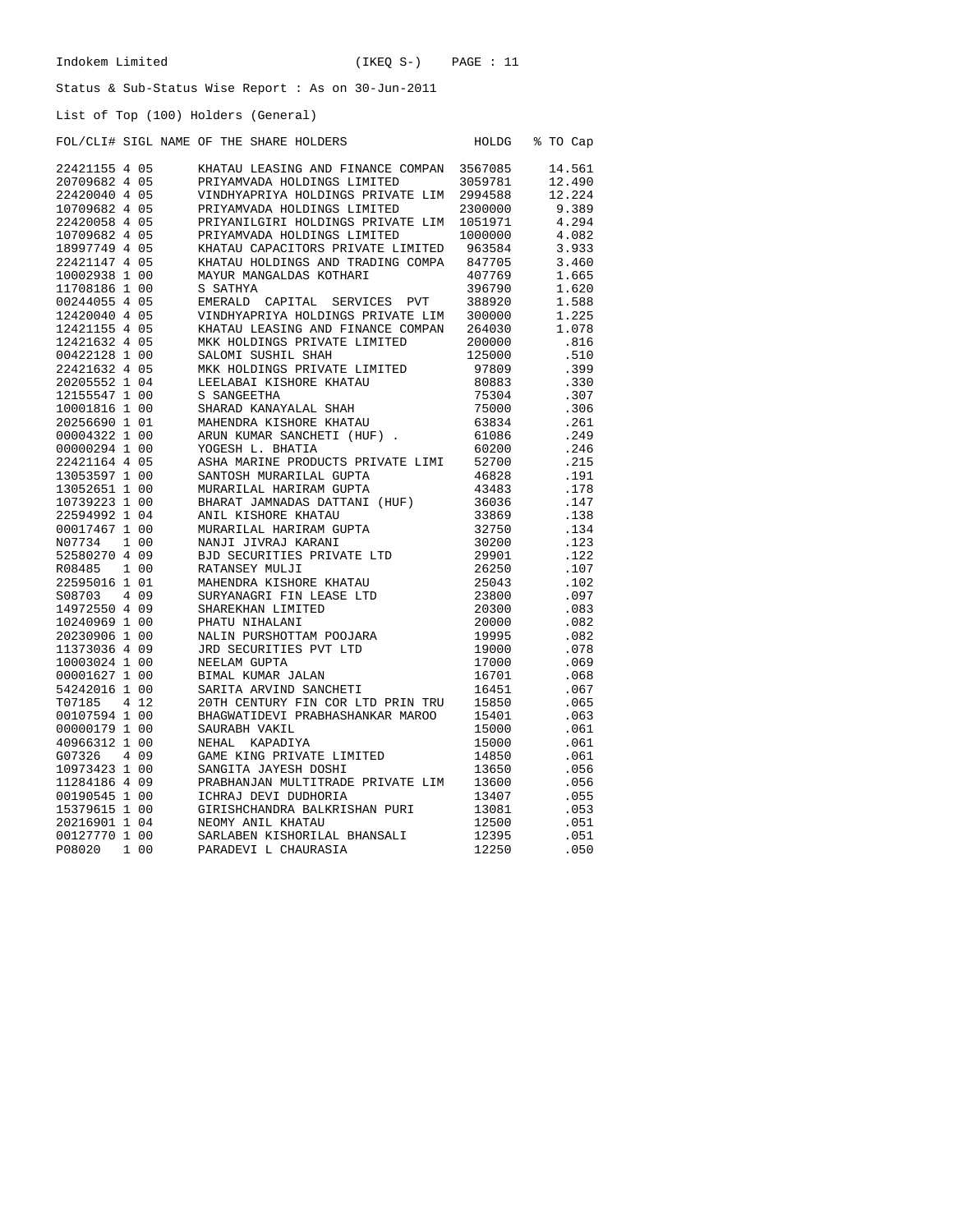List of Top (100) Holders (General)

|        |  | FOL/CLI# SIGL NAME OF THE SHARE HOLDERS<br>POLACELLE SIGLE NAME OF THE SIDAGE ROLLERS (1991) 1992<br>1992-7991 100 BARBEROM, ACHERO (1992) 1992<br>1992-25791 100 BARBEROM, ACHERO 1992<br>1992-2635 104 ABADEMIK KIRKU 11710 (1992) 1994<br>1992-2635 1040 BARBEROM (1992) 1994<br>199 | HOLDG % TO Cap |
|--------|--|-----------------------------------------------------------------------------------------------------------------------------------------------------------------------------------------------------------------------------------------------------------------------------------------|----------------|
|        |  |                                                                                                                                                                                                                                                                                         |                |
|        |  |                                                                                                                                                                                                                                                                                         |                |
|        |  |                                                                                                                                                                                                                                                                                         |                |
|        |  |                                                                                                                                                                                                                                                                                         |                |
|        |  |                                                                                                                                                                                                                                                                                         |                |
|        |  |                                                                                                                                                                                                                                                                                         |                |
|        |  |                                                                                                                                                                                                                                                                                         |                |
|        |  |                                                                                                                                                                                                                                                                                         |                |
|        |  |                                                                                                                                                                                                                                                                                         |                |
|        |  |                                                                                                                                                                                                                                                                                         |                |
|        |  |                                                                                                                                                                                                                                                                                         |                |
|        |  |                                                                                                                                                                                                                                                                                         |                |
|        |  |                                                                                                                                                                                                                                                                                         |                |
|        |  |                                                                                                                                                                                                                                                                                         |                |
|        |  |                                                                                                                                                                                                                                                                                         |                |
|        |  |                                                                                                                                                                                                                                                                                         |                |
|        |  |                                                                                                                                                                                                                                                                                         |                |
|        |  |                                                                                                                                                                                                                                                                                         |                |
|        |  |                                                                                                                                                                                                                                                                                         |                |
|        |  |                                                                                                                                                                                                                                                                                         |                |
|        |  |                                                                                                                                                                                                                                                                                         |                |
|        |  |                                                                                                                                                                                                                                                                                         |                |
|        |  |                                                                                                                                                                                                                                                                                         |                |
|        |  |                                                                                                                                                                                                                                                                                         |                |
|        |  |                                                                                                                                                                                                                                                                                         |                |
|        |  |                                                                                                                                                                                                                                                                                         |                |
|        |  |                                                                                                                                                                                                                                                                                         |                |
|        |  |                                                                                                                                                                                                                                                                                         |                |
|        |  |                                                                                                                                                                                                                                                                                         |                |
|        |  |                                                                                                                                                                                                                                                                                         |                |
|        |  |                                                                                                                                                                                                                                                                                         |                |
|        |  |                                                                                                                                                                                                                                                                                         |                |
|        |  |                                                                                                                                                                                                                                                                                         |                |
|        |  |                                                                                                                                                                                                                                                                                         |                |
|        |  |                                                                                                                                                                                                                                                                                         |                |
|        |  |                                                                                                                                                                                                                                                                                         |                |
|        |  |                                                                                                                                                                                                                                                                                         |                |
|        |  |                                                                                                                                                                                                                                                                                         |                |
|        |  |                                                                                                                                                                                                                                                                                         |                |
|        |  |                                                                                                                                                                                                                                                                                         |                |
|        |  |                                                                                                                                                                                                                                                                                         |                |
|        |  |                                                                                                                                                                                                                                                                                         |                |
|        |  |                                                                                                                                                                                                                                                                                         |                |
|        |  |                                                                                                                                                                                                                                                                                         |                |
|        |  |                                                                                                                                                                                                                                                                                         |                |
|        |  |                                                                                                                                                                                                                                                                                         |                |
|        |  |                                                                                                                                                                                                                                                                                         |                |
|        |  |                                                                                                                                                                                                                                                                                         |                |
|        |  |                                                                                                                                                                                                                                                                                         |                |
| 000100 |  |                                                                                                                                                                                                                                                                                         |                |
|        |  |                                                                                                                                                                                                                                                                                         |                |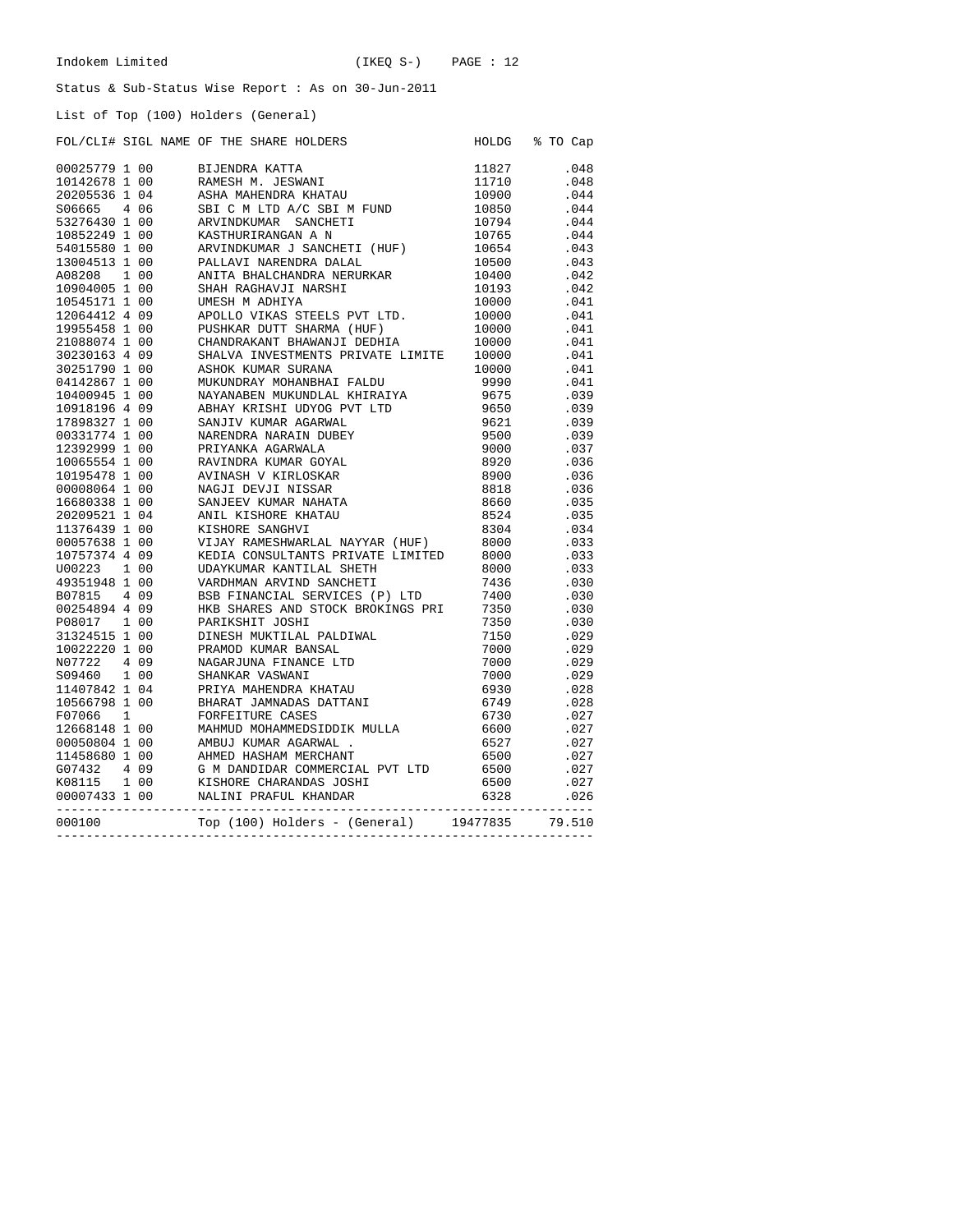# List of Top (50) Holders (Individual)

|               |  | LIST OI TOP (50) HOLGETS (INGIVIQUAL)                                                                                                                                                                                                                                             |                                                   |                |
|---------------|--|-----------------------------------------------------------------------------------------------------------------------------------------------------------------------------------------------------------------------------------------------------------------------------------|---------------------------------------------------|----------------|
|               |  | FOL/CLI# SIGL NAME OF THE SHARE HOLDERS<br>FOL/CLIP SIGL NAME OF THE SHARE HOLDERS<br>1002238 1 00 SAMITE ANNE CHEME ANNE 1002238 1 00<br>100238 1 00 SAMITE ANNE ENERGY MARIE 1998<br>1170318 1 00 SAMITENT SHARE TIRE 175000<br>1170318 1 00 SAMITENT (HUF) 7 50000<br>10003116 |                                                   | HOLDG % TO Cap |
| 10002938 1 00 |  | MAYUR MANGALDAS KOTHARI                                                                                                                                                                                                                                                           |                                                   | 407769 1.665   |
|               |  |                                                                                                                                                                                                                                                                                   |                                                   | 1.620          |
|               |  |                                                                                                                                                                                                                                                                                   |                                                   | .510           |
|               |  |                                                                                                                                                                                                                                                                                   |                                                   | .307           |
|               |  |                                                                                                                                                                                                                                                                                   |                                                   | .306           |
|               |  |                                                                                                                                                                                                                                                                                   |                                                   | .249           |
|               |  |                                                                                                                                                                                                                                                                                   |                                                   | .246           |
|               |  |                                                                                                                                                                                                                                                                                   |                                                   | .191           |
|               |  |                                                                                                                                                                                                                                                                                   |                                                   | .178           |
|               |  |                                                                                                                                                                                                                                                                                   |                                                   | .147           |
|               |  |                                                                                                                                                                                                                                                                                   |                                                   | .134           |
|               |  |                                                                                                                                                                                                                                                                                   |                                                   | .123           |
|               |  |                                                                                                                                                                                                                                                                                   |                                                   | .107           |
|               |  |                                                                                                                                                                                                                                                                                   |                                                   |                |
|               |  |                                                                                                                                                                                                                                                                                   |                                                   | .082           |
|               |  |                                                                                                                                                                                                                                                                                   |                                                   | .082           |
|               |  |                                                                                                                                                                                                                                                                                   |                                                   | .069           |
|               |  |                                                                                                                                                                                                                                                                                   |                                                   | .068           |
|               |  |                                                                                                                                                                                                                                                                                   |                                                   | .067           |
|               |  |                                                                                                                                                                                                                                                                                   |                                                   | .063           |
|               |  |                                                                                                                                                                                                                                                                                   |                                                   | .061           |
|               |  |                                                                                                                                                                                                                                                                                   |                                                   | .061           |
|               |  |                                                                                                                                                                                                                                                                                   |                                                   | .056           |
|               |  |                                                                                                                                                                                                                                                                                   |                                                   | .055           |
|               |  |                                                                                                                                                                                                                                                                                   |                                                   | .053           |
|               |  |                                                                                                                                                                                                                                                                                   |                                                   | .051           |
|               |  |                                                                                                                                                                                                                                                                                   |                                                   | .050           |
|               |  |                                                                                                                                                                                                                                                                                   |                                                   | .048           |
|               |  |                                                                                                                                                                                                                                                                                   |                                                   | .048           |
|               |  |                                                                                                                                                                                                                                                                                   |                                                   | .044           |
|               |  |                                                                                                                                                                                                                                                                                   |                                                   | .044           |
|               |  |                                                                                                                                                                                                                                                                                   |                                                   | .043           |
|               |  |                                                                                                                                                                                                                                                                                   |                                                   | .043           |
|               |  |                                                                                                                                                                                                                                                                                   |                                                   | .042           |
|               |  |                                                                                                                                                                                                                                                                                   |                                                   | .042           |
|               |  |                                                                                                                                                                                                                                                                                   |                                                   | .041           |
|               |  |                                                                                                                                                                                                                                                                                   |                                                   | .041           |
|               |  |                                                                                                                                                                                                                                                                                   |                                                   | .041           |
|               |  |                                                                                                                                                                                                                                                                                   |                                                   | .041           |
|               |  |                                                                                                                                                                                                                                                                                   | $10000$<br>$10000$<br>$10000$<br>$9990$<br>$9675$ | .041           |
|               |  |                                                                                                                                                                                                                                                                                   |                                                   | .039           |
|               |  |                                                                                                                                                                                                                                                                                   |                                                   | .039           |
|               |  |                                                                                                                                                                                                                                                                                   |                                                   | .039           |
|               |  |                                                                                                                                                                                                                                                                                   |                                                   | .037           |
|               |  |                                                                                                                                                                                                                                                                                   |                                                   | .036           |
|               |  |                                                                                                                                                                                                                                                                                   |                                                   | .036           |
|               |  |                                                                                                                                                                                                                                                                                   |                                                   | .036           |
|               |  |                                                                                                                                                                                                                                                                                   |                                                   | .035           |
|               |  |                                                                                                                                                                                                                                                                                   |                                                   | .034           |
|               |  |                                                                                                                                                                                                                                                                                   |                                                   | .033           |
|               |  |                                                                                                                                                                                                                                                                                   |                                                   | .033           |
| 000050        |  | Top (50) Holders - Individuals 1851258                                                                                                                                                                                                                                            |                                                   | 7.557          |

------------------------------------------------------------------------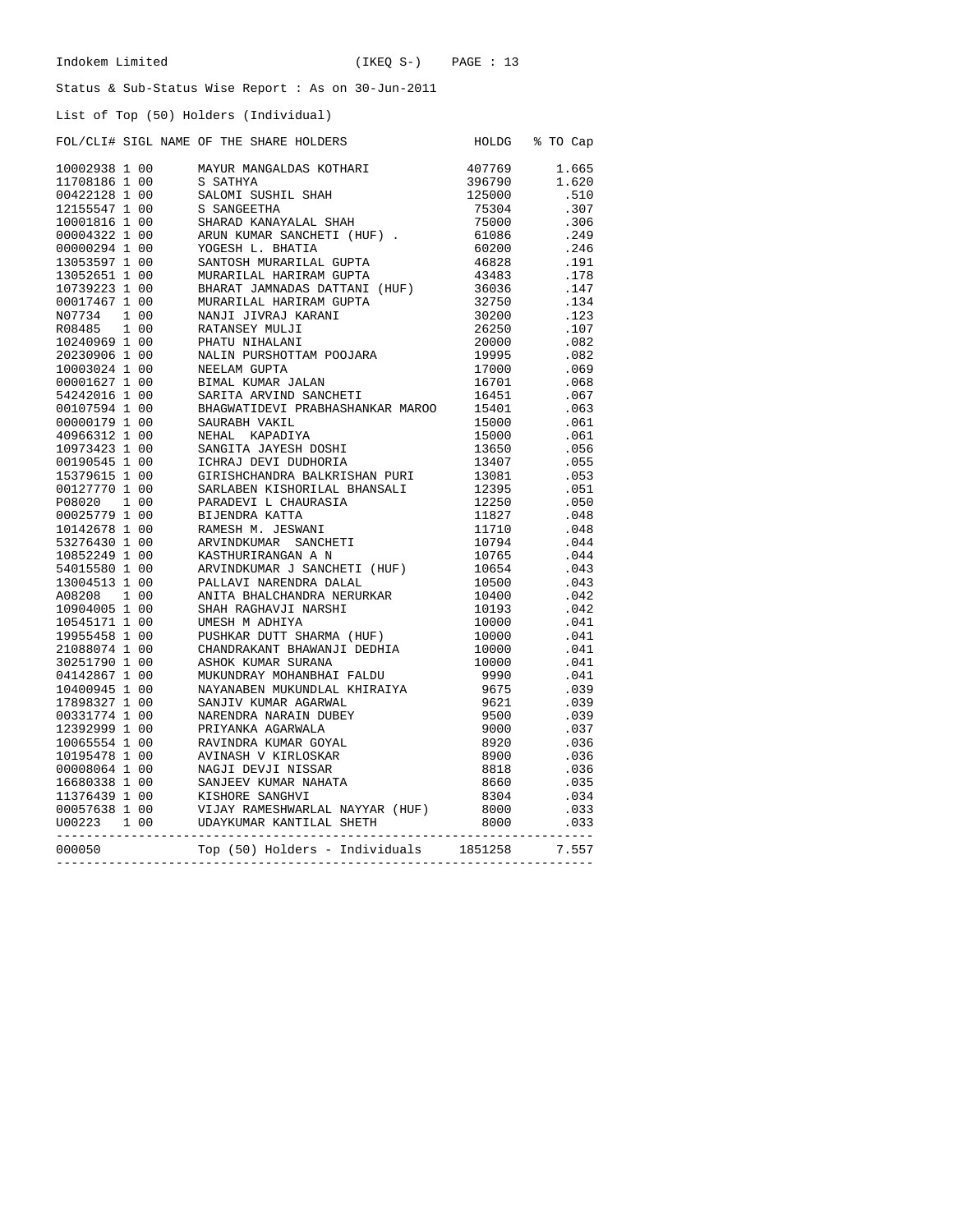|         | Indokem Limited |           | (IKEO S-) | PAGE : 1                              |         |  |  |
|---------|-----------------|-----------|-----------|---------------------------------------|---------|--|--|
|         |                 |           |           | Capital Structure: As on: 30-Jun-2011 |         |  |  |
| -Type   | $\sim$ 100      | Rec-Count | $\cdot$ : | Holding :                             | (응)     |  |  |
| $-CDSL$ |                 | 1135      |           | 1318479                               | 5.382   |  |  |
| -NSDL   |                 | 3355      |           | 19674837                              | 80.315  |  |  |
| $-$ PHY |                 | 22372     |           | 3503872                               | 14.303  |  |  |
| *Total  |                 | 26862     |           | 24497188                              | 100.000 |  |  |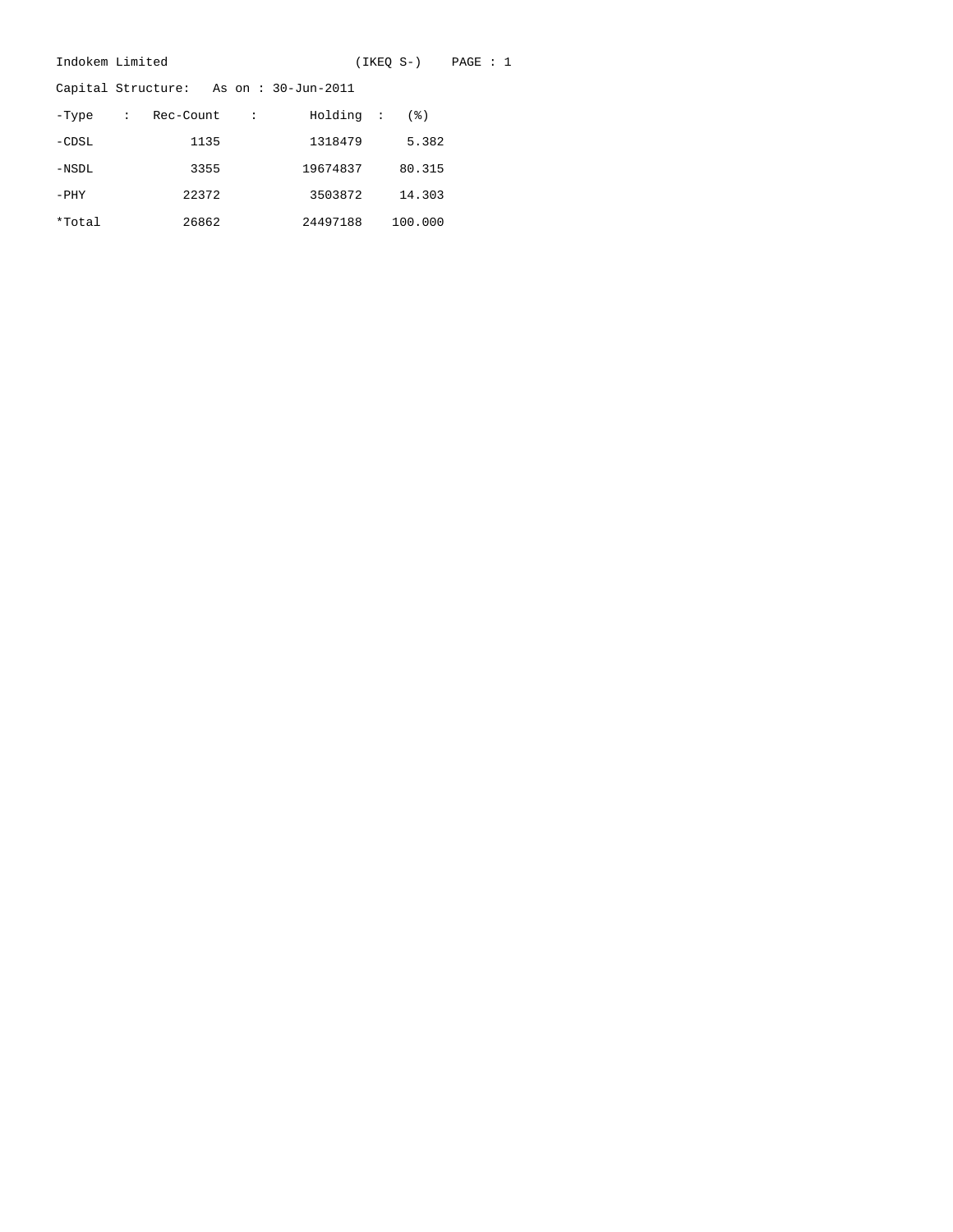-DISTRIBUTION SCHEDULE ON SCRIP VALUE -As On :30-Jun-2011

| SHARE (OR DEBENTURE)<br>NOMINAL VALUE<br>OF |           |                 | -NUM OF<br>HOLDERS | (응)<br>OF<br>HOLDERS | ТОТАЬ<br>A M O U<br>ΝT | % OF<br>AMT |
|---------------------------------------------|-----------|-----------------|--------------------|----------------------|------------------------|-------------|
| <b>UPTO</b>                                 | TO        | 5000            | 25368              | 94.44                | 31954540.00            | 13.04       |
| 5001                                        | TO        | 10000           | 896                | 3.34                 | 7119070.00             | 2.91        |
| 10001                                       | TO        | 20000           | 318                | 1.18                 | 4799700.00             | 1.96        |
| 20001                                       | TO        | 30000           | 93                 | .35                  | 2335490.00             | .95         |
| 30001                                       | TO        | 40000           | 32                 | .12                  | 1148700.00             | .47         |
| 40001                                       | TO        | 50000           | 30                 | .11                  | 1447320.00             | .59         |
| 50001                                       | TO        | 100000          | 63                 | .23                  | 4494830.00             | 1.83        |
| 100001                                      | TO        | <b>ABOVE</b>    | 62                 | .23                  | 191672230.00           | 78.24       |
| $\star$<br>$\star$                          | T O T A L | $\star$ $\star$ | 26862              | 100.00               | 244971880.00           | 100.00      |